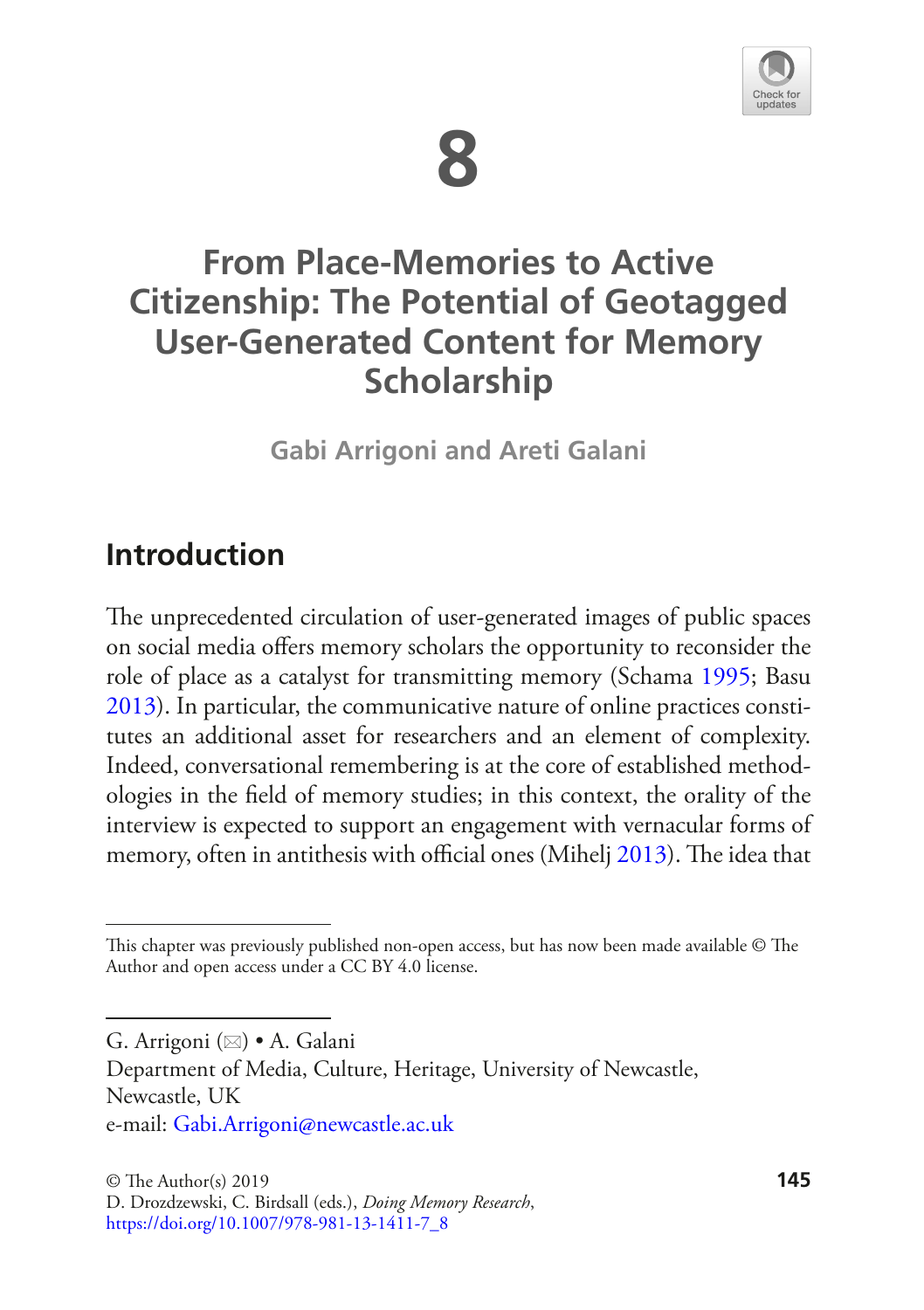social media could offer a further opportunity for the exploration of noninstitutional memory is undoubtedly appealing, particularly considering the potential to work with materials that are both unsolicited (by the researchers) and embedded in contemporary, everyday practices.

Drawing on the study (Arrigoni et al. [2017](#page-20-1)) of a large data set of geotagged,<sup>1</sup> user-generated images and their text-based metadata from three European public squares posted on Flickr, this chapter discusses how online practices of sharing images of place on social media platforms reconfigure the interrelations between memory, identity, and citizenship. The study provided an insight into how the relationship between personal and historical memory is co-articulated on geosocial platforms. Our interest in photo-sharing platforms in relation to place-making and place-memories was dictated by the broader research context<sup>[2](#page-1-1)</sup> in which this study was carried out. The overarching research question concerned the role of digital technologies in enabling dialogue around heritage and identity issues, with a particular focus on European heritages and the current European Union (EU) crisis. Thus, besides investigating installations and platforms specifically developed by museums to support dialogue, we wanted to explore how dialogue around heritage also takes place outside of any institutional framework, without facilitation, or serendipitously, for instance, on social media. Our study was therefore guided by the hypothesis that the analysis of geolocated user-generated content on social media can contribute new understandings of the public's experience and the circulation of cultural and historical memories associated with a place. Indeed, we looked at such historical significance as constitutive of both the heritage and the memory discourse around a place, conscious of the differences but of the parallelism as well in these notions. Consequently, our key aims were to assess whether the construction of place-memories on geosocial platforms could take shape through dialogic forms; and to understand how online practices could sustain the coexistence of both aligned and oppositional approaches to official or authorised (Smith [2006](#page-22-1)) representations of place.

<span id="page-1-0"></span><sup>&</sup>lt;sup>1</sup> Content is geotagged when exact location coordinates (e.g. GPS) are attached to it. Consequently, by geo-social platforms, we intend social-media, including geotagging features, such as the possibility to share one's location or geotagged content.

<span id="page-1-1"></span><sup>&</sup>lt;sup>2</sup>The EU-funded CoHERE project (CoHERE 2016).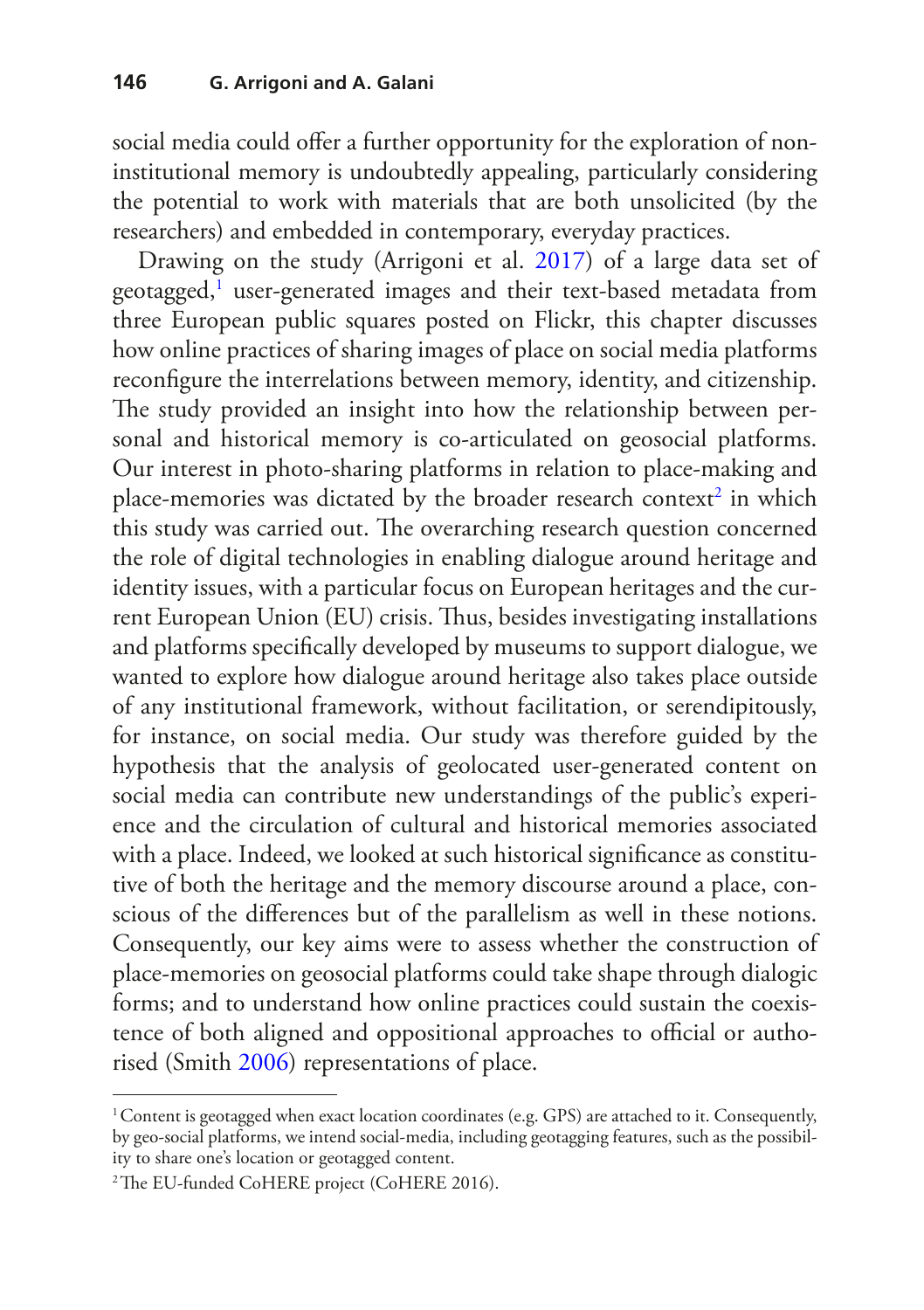The analysis of selected images (or groups of images) from the data set explores different ways in which photographs of places are embedded within different processes of identity and community building. Our findings point to the activist and 'civic oriented' nature of an interesting portion of the images, in which the cultural and historical significance of place is mobilised as a trigger for debate on current socio-political issues, to express a political stance or to enhance the symbolic currency of public events such as protests and activist campaigns. In this context, we discuss a set of methodological insights employed to explore the research potential of social media beyond the increasingly popular net-ethnographic approaches (Hine [2008](#page-21-1); Pink [2016](#page-22-2)). In our view, the specific immersive protocols of net-ethnography,<sup>3</sup> and its primary focus on users' behaviour might not always provide the most fitting approach to cross-disciplinary research endeavours, for instance, when addressing large and heterogeneous data sets in a qualitative fashion.

In our study, we combined visual methods with speculative and interpretative case studies to analyse large amounts of user-generated images and their metadata by framing individual images in relation to specific themes. Furthermore, we analyse the methodological importance of the geotag to develop understandings around the circulation and solidification of place-memory in the digital realm. Finally, we reflect on how exploring the conundrum of place–memory–identity on social media image-sharing platforms leads us to recognise processes of almost instant historicisation of recent public events that superimpose themselves to, and become part of, the layered corpus of cultural meanings associated with a given place. Working with unsolicited contributions posted by users unaware of our research activity also prompted us to reflect on a set of ethical issues. A further contribution of the chapter indeed concerns some ethical considerations around the use of content from social media for research purposes and the problematic necessity to make visual research data sets available in the public realm.

The next section briefly introduces key theoretical considerations around ideas of unofficial heritage and memory discourse, followed by an extensive discussion of the rationale and design of the chosen methodological approach used in this research. We contextualise and illustrate

<span id="page-2-0"></span><sup>&</sup>lt;sup>3</sup>Net-ethnography (or online ethnography) is an adaptation of ethnographic research methods (based on direct observation of behaviours and activities of the subject) to the online context.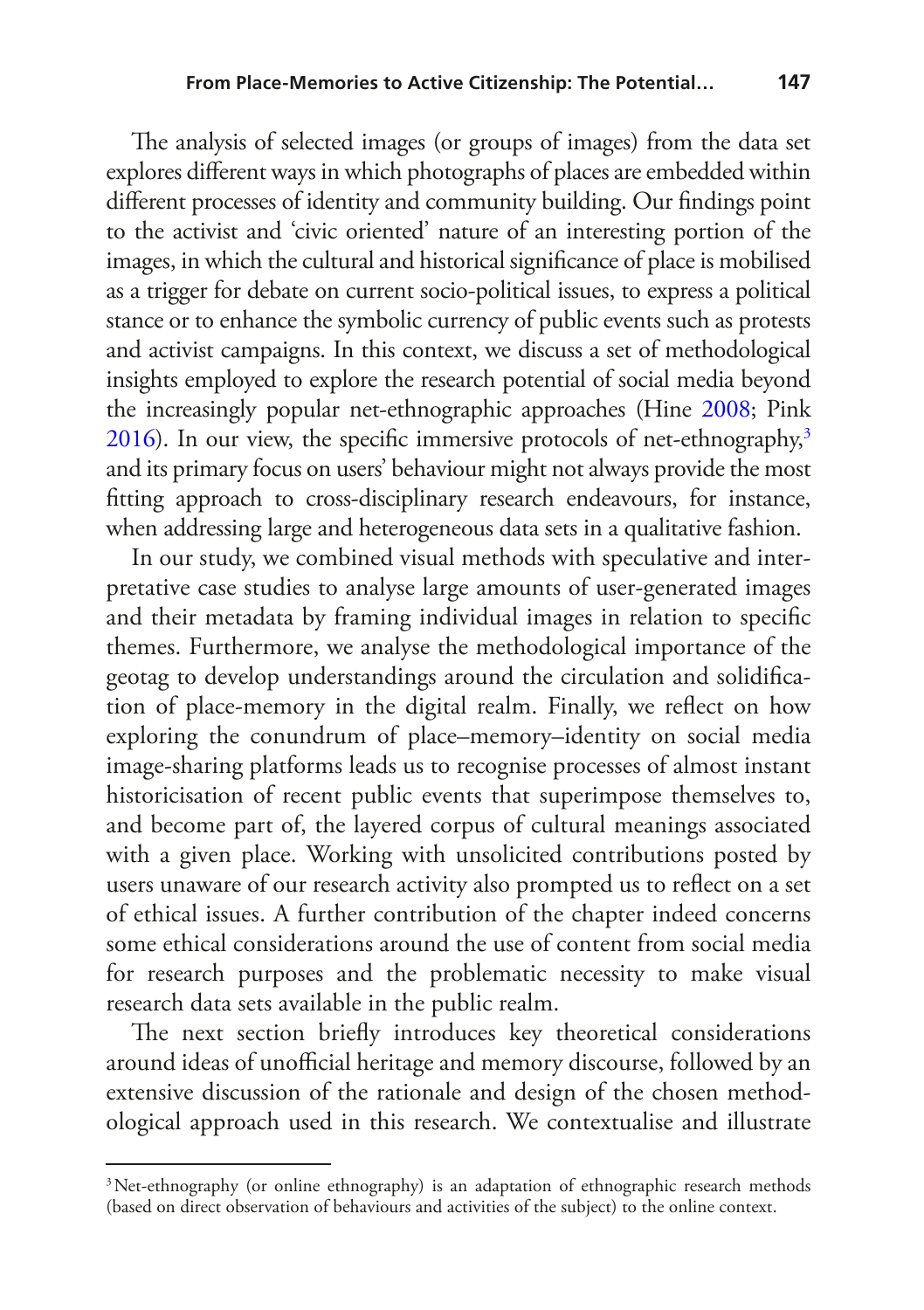our theoretical and methodological reflections through two case studies from the data set. The chapter concludes with our discussion of the advantages and limitations of our methodologies, including the new ethical considerations arising from this investigation.

# **The Civic Life of Unofficial (and Implicit) Memory Discourses**

The well-established relationship between memory and photography (Barthes [1980](#page-20-2); Lury [1998;](#page-21-2) Langford [2001](#page-21-3); Khun [2007](#page-21-4)) has been repeatedly questioned given the wide diffusion of digital photography and photo-sharing practices. This discussion has mostly focused on the shift away from the mnemonic role of photography, towards stronger communicative and identity-building functions (Gye [2007](#page-21-5); van Dijck [2008](#page-22-3); Van House [2011](#page-22-4); Keightley and Pickering [2014](#page-21-6)). Although the coexistence of these different roles is generally recognised, scholarly interventions can be positioned across a spectrum, from those more strongly emphasising continuity with traditional or pre-digital uses of photography, and those stressing the current communication-oriented and ephemeral nature of photo sharing (van Dijck [2008;](#page-22-3) Keightley and Pickering [2014](#page-21-6)). These debates however tend to concentrate on individual behaviours and the ways in which images support the remembering of a personal past. Our research, on the other hand, questions whether digitally distributed and shared photography have a broader, civic dimension beyond the sphere of its production. We ask whether a place-centred perspective, achieved by focusing on geolocative content, can usefully contribute to the idea of a distributed, layered remembering and to the assessment of its civic and social relevance?

The civic potential of shared images of place speaks directly to the contested relationship between personal and collective, independent and institutional memory. Memory and heritage narratives of the past are now recognised in their discursive, multi-actor dimension comprising official, authorised voices (Jovic [2004;](#page-21-7) Smith [2006\)](#page-22-1) alongside alternative, dissonant, bottom-up perspectives. For instance, the potential of social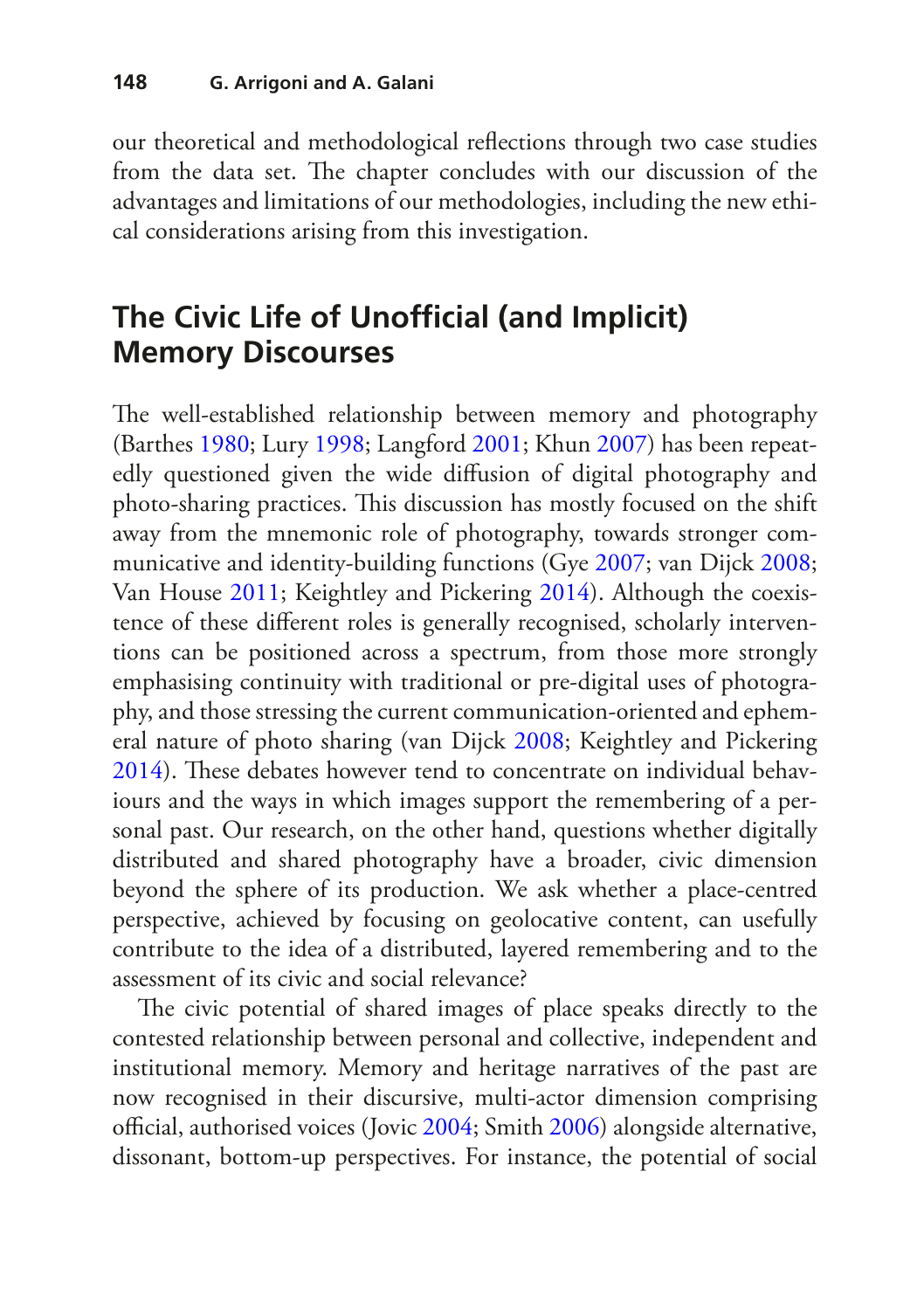media to challenge traditional heritage approaches is acknowledged by a growing body of literature addressing the value of user-generated content to the work of institutions of memory (Giaccardi [2012;](#page-20-3) Ridge [2014\)](#page-22-5). Oftentimes, this literature tends to privilege examples where the plurality of voices gathered through digital platforms becomes integrated within the institutional framework. For example, Galani and Moschovi ([2015\)](#page-20-4) provide a critique of these assimilation approaches of user-generated and contributed photography in art museums. Moreover, there is an emphasis on clear-cut dichotomies separating official, dominant narratives, which find expression in a number of media, from neglected, repressed ones, belonging to the side of the defeated and the oppressed seeking recognition.

Alongside clearly oppositional official and unofficial voices, social media platforms have progressively become hosts to a variety of other voices that do not explicitly operate in opposition to official narratives. Rather, they may reflect and remediate institutional narratives as well as more independent or individual ones. What is significantly different is that these accounts are neither initiated nor facilitated by museums or other institutions nor are they integrated in their institutional archives and narratives. More regularly than not, they are not even consciously recorded as objects of memory. Rather, their relevance towards place and memory-making is the unintended output of routine practices shaped by mobile and social media (Hand [2016\)](#page-21-8). In this sense, these voices are conceptualised as being serendipitous. At the same time, it is possible to suggest how some of this content mobilises and incorporates the past for the sake of current, contingent activist or civic initiatives, suggesting a transformative and actionoriented dimension for social media memory-work.

The role of memory in influencing social movements and civic action has been investigated through interdisciplinary approaches that also address the way images are used to construct narratives and inspire social performances (Doerr [2014\)](#page-20-5). Addressing the realm of visuality as a public space for debate, where memory circulates as a multidimensional category of culture (Doerr [2014](#page-20-5): 210), these approaches provide us with a viable point of departure for our analysis. Nevertheless, we encounter here the same focus on silenced, neglected memories that was identified as a crucial divide in heritage scholarship (see, for instance, Vergo [1997;](#page-22-6)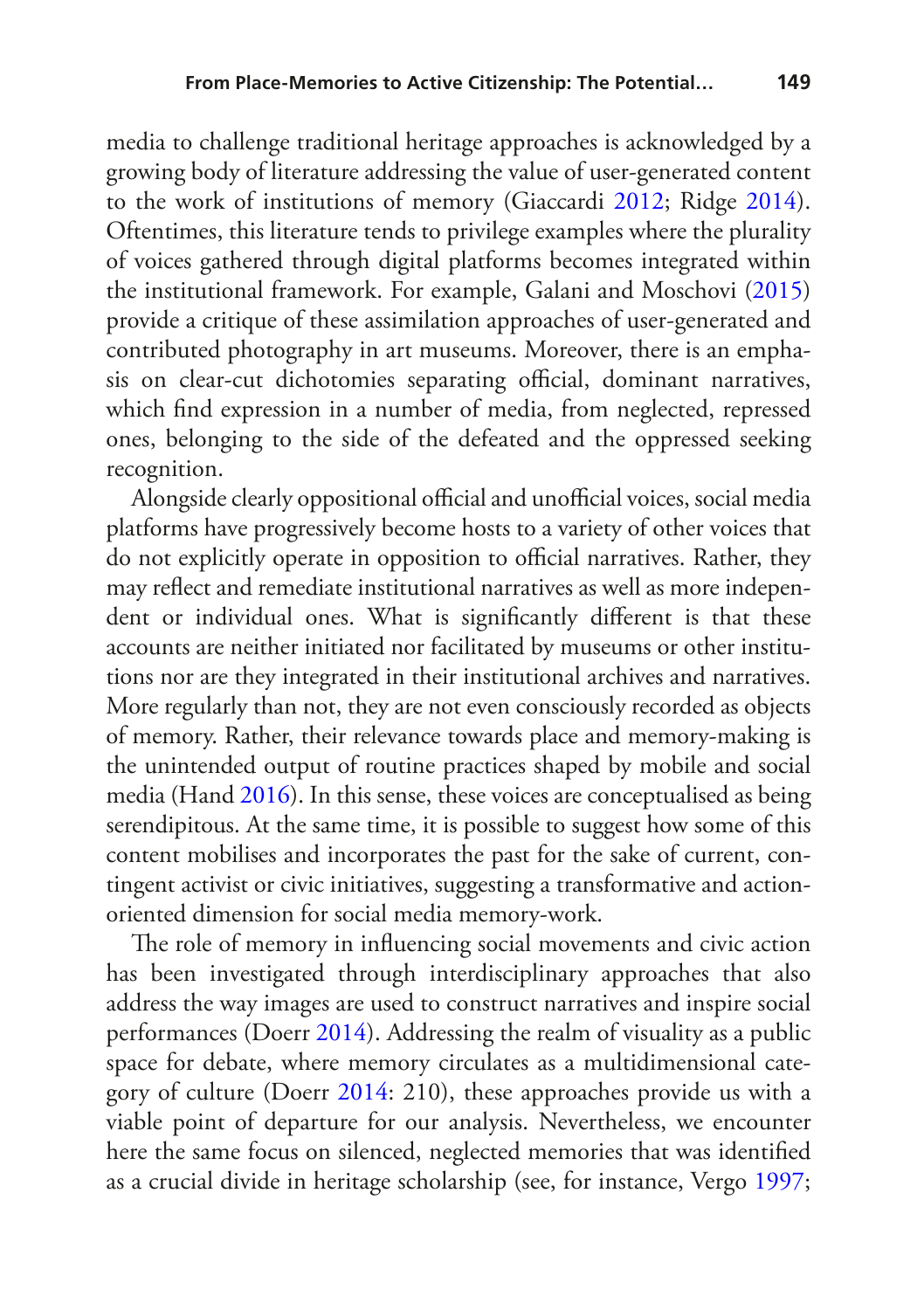Golding and Modest [2013](#page-21-9); Winter [2013](#page-22-7)). Our data set, by contrast, incorporate and merge content in a way that prevented any clear-cut distinction between oppressed and dominant narratives. Rather, our data set demonstrated that these distinctions are not so polarised but blended within mundane, contingent attitudes to personal and collective memory. Indeed, the behaviours identified from the data set are closer to a conceptualisation of civic engagement associated with ideas of vernacular, everyday creativity and cultural citizenship (Burgess et al. [2006\)](#page-20-6). These scholarly discourses re-appropriate the Habermasian notion of episodic, occasional publics (Bruns and Highfield [2016\)](#page-20-7) to articulate the existence of temporary opportunities for debate and mobilisation embedded in a range of mundane sites and a variety of cultural practices. In other words, the civic engagement tendencies we identify associated with photo-sharing of place-memory objects contribute to a line of inquiry attributing value to the ordinary, the personal, and the experiential in public discourse (Hauser and McClellan [2009\)](#page-21-10).

# **Methodology**

The serendipitous and fleeting nature of the interactions we explored in the previous section also poses some significant methodological challenges. How can we study the opportunistic and fluid nature of visual expressions on social media image-sharing platforms in relation to place and place-specific narratives? What constitutes an appropriate data set? What data collection and analysis approaches have the capacity to prioritise the place-specific over the personal and what are their implications?

### **Designing the Data Collection Strategy**

Because of our interest in the interplay between official and unofficial narratives in the mediation of public spaces through user-generated photography, our study prioritised the collection of user-generated images on freely available image-sharing platform such as Flickr. The scope of the images was shaped by both our research interests in European heritage(s),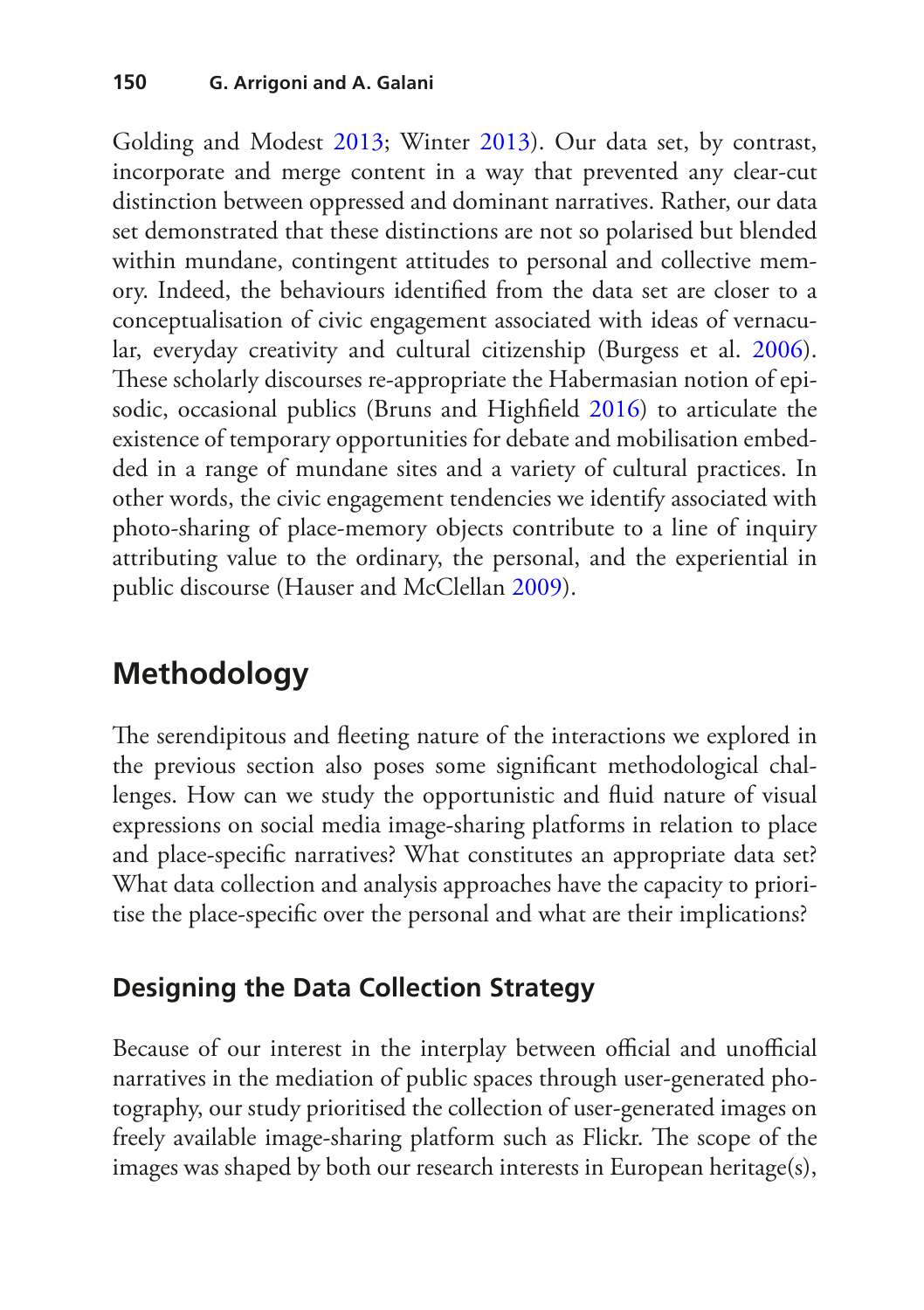identit(y/ies), and place(s), and more particularly the acknowledgment of the role of public spaces, such as urban squares, in shaping the cultural identity of an area (Giddings et al. [2011](#page-20-8): 203). Within this context, our study-aggregated images geotagged in three European squares: Loreto Square (Milan, Italy), Old Eldon Square (Newcastle upon Tyne, UK), and Kotzia Square (Athens, Greece). These sites are characterised by layered histories and mixed uses, including connections to antiquity, the Second World War and war memorials, markets, and commercial activities alongside administrative functions, such as the hosting of municipal buildings.

The aggregation of images was achieved through the appropriation of a commercial data mining tool, Geostream (Lamprianidis and Pfoser [2014](#page-21-11)), with the capacity to gather online images with a selected geolocation[.4](#page-6-0) Although the Geostream aggregator tool was originally developed to gather data from several different social media platforms, only some of these were image-based—the main image-sharing platform aggregated by Geostream was Flickr.[5](#page-6-1)

The entire data set comprises 15,061 images uploaded between 2003 and 2016, divided as follows:

- Old Eldon Square: 9498 images (5 from Wikimapia, the rest from Flickr)
- Loreto Square: 3373 images (4 from Wikimapia, 1 from Eventful, the rest from Flickr)
- Kotzia Square: 2190 images (2125 from Flickr, 30 from Wikimapia, 33 from Eventful)

The images were accompanied by textual metadata, partially automatically generated (by the providers or the cameras), partially created by the users, and including title, tags, comments, geolocation, and dates (of picture taken and/or uploaded). The metadata was not integrated as a mere corollary element in our analysis. Indeed, it is customary in photo-sharing

<span id="page-6-0"></span><sup>&</sup>lt;sup>4</sup>This tool was made available to the research team through the project partners.

<span id="page-6-1"></span><sup>5</sup>Although we acknowledge the decreasing popularity of Flickr since approximately 2014, it still hosts a very significant number of user-generated images and provides users with the ability to geotag and tag images as well as deciding the level of their public-ness, which have been useful in our exploration of place and action-oriented behaviours.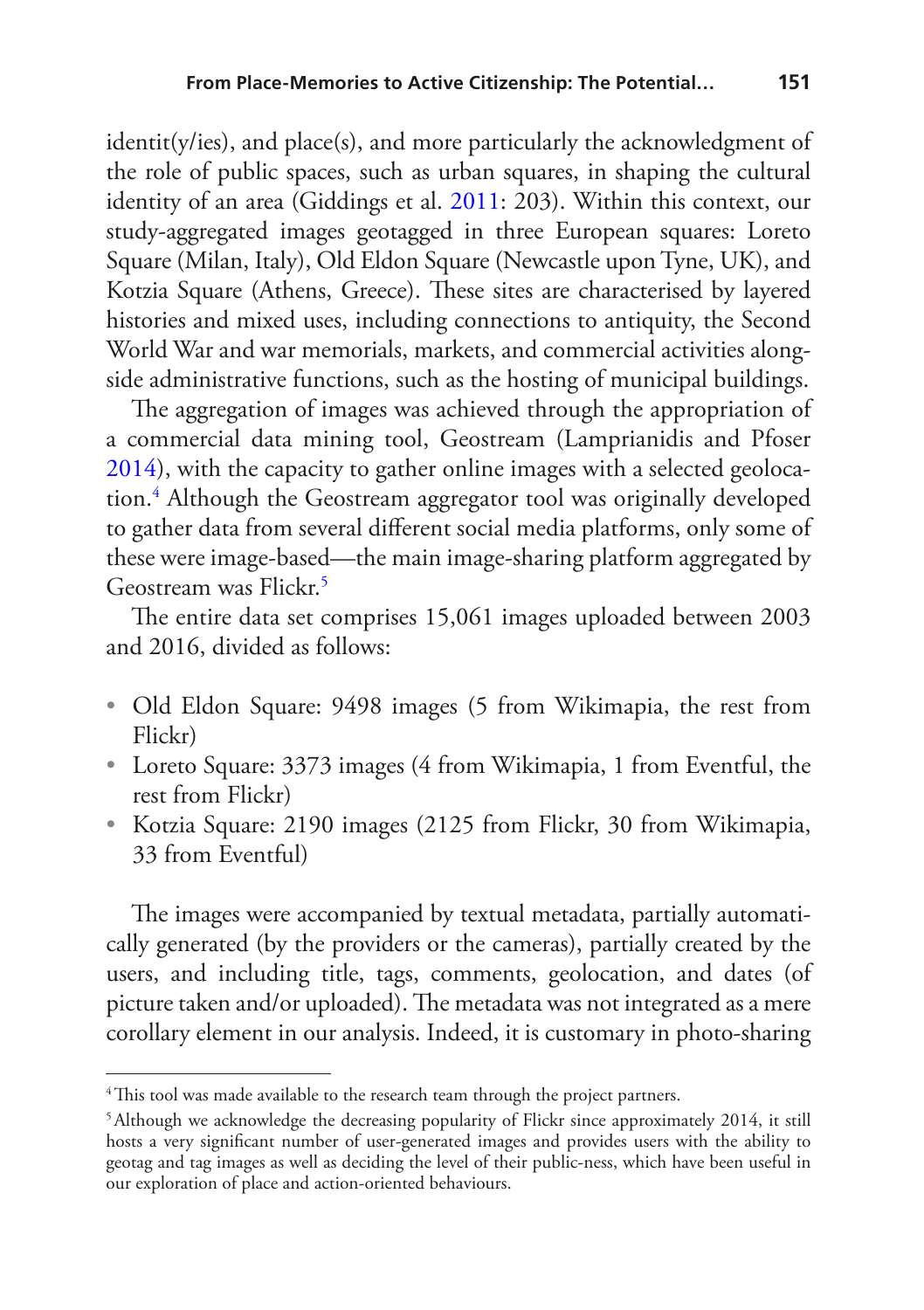practices online to present images and texts as an inseparable aggregate. The metadata contributed to confirm or clarify the subject matter of the picture and provide cues and details to support the interpretative, and sometimes speculative, work of the researcher. By speculative, we mean that our analysis was often based on suppositions, conjectures, articulations of meanings grounded only in the visible cues, without actually interviewing the users, for instance.

Although the Geostream aggregator tool provided easy access to usergenerated images on Flickr, this choice came with a set of challenges and limitations. First, the Geostream data provides no background information on the users, thus removing a layer of contextualisation that would enable the interpretation of each image in association with the ongoing posting behaviours of its creator. Additionally, Geostream only aggregates photographs for which users have enabled both download and geolocative features. The fact that such features can either be consciously selected case by case or automatically enabled by users, complicated our capacity to speculate about the specificities of our data set when compared to other Flickr images of the same location, which were not part of the data set because users had elected to make them not downloadable. These limitations all together, however, helped us in maintaining a strong focus on place and its representation.

### **Analytical Approach: Accounting for Place in the Data**

Scholars have identified a shift in the evolution of locative media from an initial phase aimed at encouraging agency in the physical space, to recent practices of performing presence and building personal identities (Drakopoulou [2017](#page-20-9)). We argue however that this performative process of identity building through geolocative features on social media also inevitably contributes to place-making through personal narratives even though this might not be the main aim for the users. If we assume that geotagged images contribute to the ongoing formation of personal digital archives of the recent past (Drakopoulou [2017](#page-20-9)), then a question about the specificities of the geotag as an organisational logic must follow. Indeed, our investigation was also guided by the hypothesis that retrieval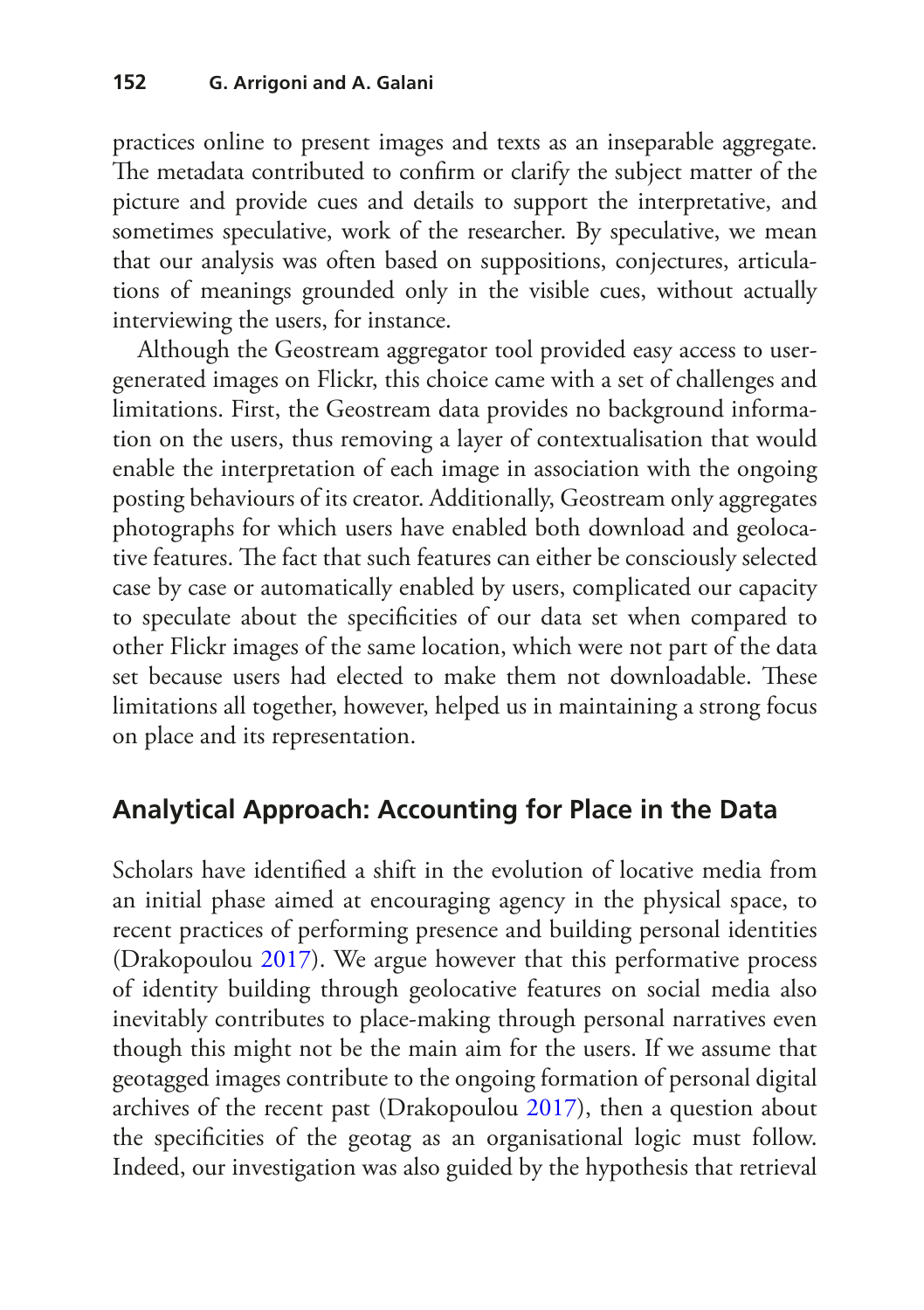possibilities anchored to specific locations could play differently than other components of the metadata. Some commentators address the organisational logic of the database to suggest caution in establishing the relationship between online photo-sharing and memory work. Pointing at the agency of the algorithm in determining the results of query-based search, Van Dijck [\(2011](#page-22-8)) and Schwartz [\(2014](#page-22-9)) emphasise how new orderings are performed every time, generating unique and ever-changing groupings of images that invalidate conceptualisations of social media as archives. As opposed to archival order and structure, social media content responds to the logic of flow, remix (Wilson [2009](#page-22-10)), or disordered 'miscellaneity' (Weinberger [2007](#page-22-11)). The use of tags, in particular, demonstrates users' awareness of the variable possibilities of distribution for their images, so that their presencing can be multiplied and extended to 'potentially unknown streams of unrelated images' (Hand [2016](#page-21-8)). In contrast, we argue that the geotag behaves differently from more ephemeral tags. The link to one place could provide more stability in the ordering or aggregating principle for photo-sharing content, one that can be especially suitable to be associated with memory practice and place-making processes.

Our qualitative investigation of the data set involved keyword-based searches; annotation and thematic categorisation of images; and, subsequently, a focused analysis of selected images considered particularly emblematic of specific behaviours or tendencies. In the first stage of the study, the visual inspection of the images was combined to keyword-led searches associated to conventional heritage and memory terminology (for instance: culture, cultural, monument, statue, memorial, heritage, memory, identity, tourism, place, public) as well as terms more specific to the heritage and historical character of each square. This process led to a set of categorisations and to the identification of recurrent themes and users' stated attitudes. More specifically, some images reflect a mobilisation of local heritage narratives and historical events to trigger debate on current socio-political affairs or to express a political stance. Other images contribute to a transformation of the cultural significance of the place, the way it is remembered, by associating it with contemporary collective events such as manifestations and activist campaigns. The following sections present some initial examples to illustrate how the research team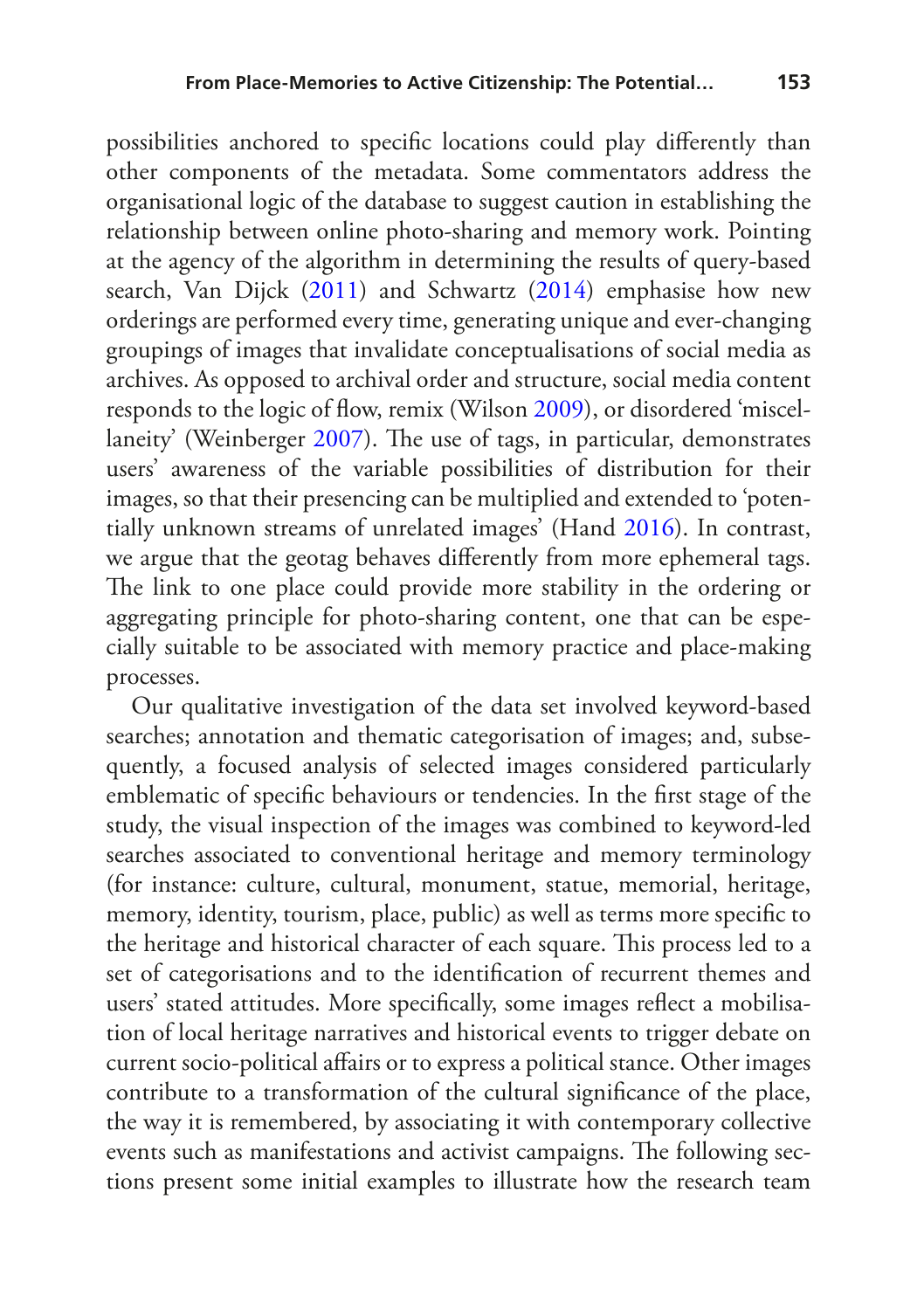engaged with the analysis of specific images. For this chapter, we will be focusing only on images geotagged in Loreto square, Italy.

#### **Introducing the Case Studies**

The main character of Loreto Square in Milan, today, is that of a busy traffic junction and metro interchange, mostly inaccessible to pedestrians, who can only move around its perimeter or through subway underpasses. Since the mid-twentieth century, it has marked an implicit boundary between the core of the city and its peripheries, which are now heavily multicultural. Despite the lack of remarkable signs of the past or historical buildings, the square is a relevant site for public memory. In fact, it was theatre of two infamous events during the Second World War. The massacre of 15 anti-fascist Partisans by a Fascist division in 1944 is an event now memorialised through a plaque and a sculpture in a nearby street. Moreover, on the 29th of April 1945, Loreto Square hosted the public display of the corpses of Benito Mussolini, his mistress Claretta Petacci and 18 high-ranking fascists, who were hung upside-down from the roof of an Esso petrol station. The absence of any interpretative sign or memorial to mark this event is commonly associated with a general difficulty of Italian institutions to deal with a fascist heritage (Mitterhofer [2013](#page-22-12)), which is still a catalyst of tensions and a strong reference for current political realities. While our keyword-led search demonstrated a limited use of heritage and memory vocabulary in the metadata (Arrigoni et al. [2017:](#page-20-1) 13–17), a deeper exploration of the images showed that the historical identity of the square was often implicitly addressed as a reference to comment on current socio-political affairs. A broadly recognised 'self-representational' mode of using photo-sharing platforms implies that users selectively curate the range of places and experiences they decided to associate with their profile, to present an ideal version of themselves (Malinen [2010](#page-21-12): 381–383). In this context, the processes of identity building and identity presentation can be performed by taking a political stance or expressing a view on current issues.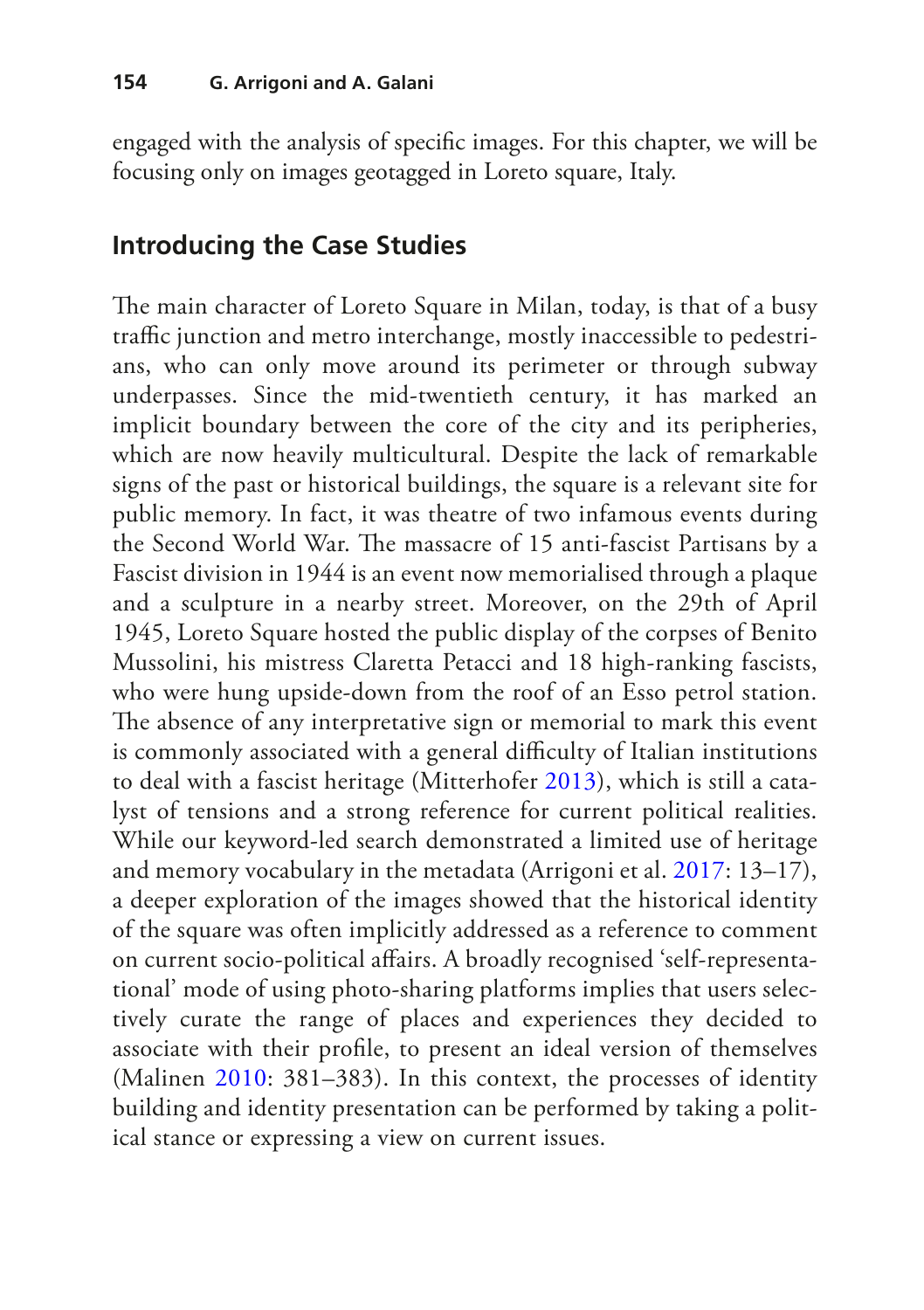Our first case study is exemplary of this behaviour, and it is introduced to illustrate how historical memory is used in everyday life beyond any heritage specific framework. Most of the empirical studies on the relationship between heritage and photo-sharing platforms address groups and communities dedicated to documenting and sharing images of sites or landmarks that are explicitly framed as significant carriers of cultural or heritage value (see for instance Garduño Freeman [2010](#page-20-10); Terras [2011\)](#page-22-13). Even if these practices can be described as bottom-up, participatory and unofficial, they still adopt conceptual frameworks, definitions and vocabulary typical of institutional and professional discourse; this issue has been addressed for instance by Taylor and Gibson [\(2017](#page-22-14)) in reference to the democratising barriers implicit in digital heritage initiatives. The particular filtering allowed by the geotag in our methodology, by contrast, allowed the exploration of a defined place without focusing only on thematic groups or pages already dedicated to the significance of such place. Our data set, indeed, aggregated images from dedicated pages too, but alongside occasional ones, capturing our chosen location as part of behaviour not intentionally framed as heritage or memory-related. Our first case study then demonstrated that historical references emerge in mundane, everyday processes of communication that cannot be defined as intentional bottom-up memory or heritage work, but in which heritage and memory, somehow, filter through.

The second case study complemented the first one by illustrating a different opportunity offered by our geotag-oriented methodology. Here we can see how working with this kind of data set enabled a dynamic approach to the investigation of the memory and cultural significance of a place. One common approach would have been to concentrate our effort in the identification of signs and references to a specific historical event that constituted the dominating factor in the historical significance of a place (in the case of Loreto square, obviously we refer to the events of the Second World War). Once again, working with the Geostream data set enabled a different perspective and a more dynamic and layered exploration of the place. In fact, we were able to detect the evolving nature of the historical characterisation of the square, constantly responding to new events and collective experiences.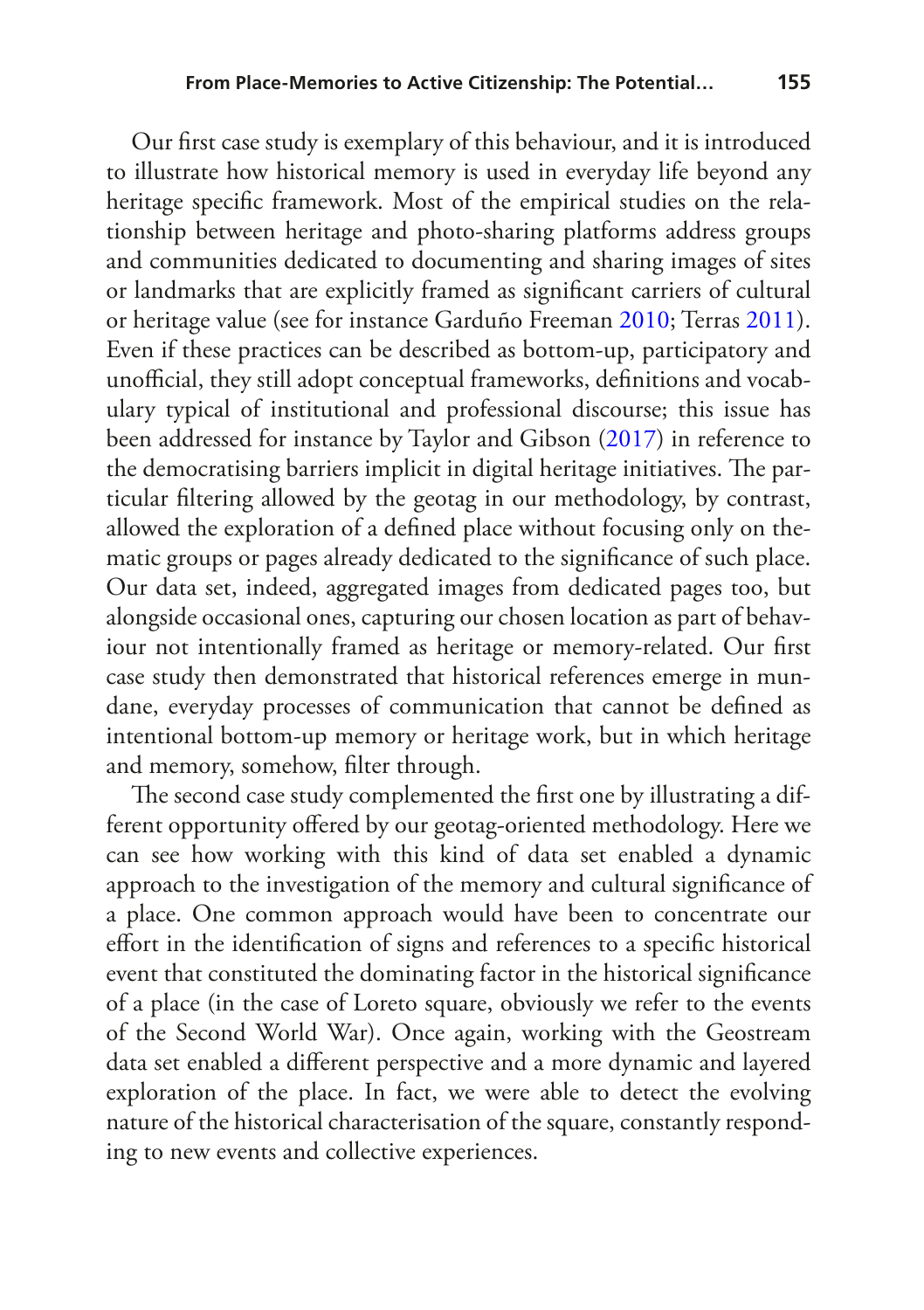#### **Place-Memory and Contemporary Political Debate**

As mentioned above, Loreto square was theatre to the hanging of Mussolini and his entourage in 1945. This event is explicitly addressed by several images in the data set, demonstrating its relevance within the Italian contemporary political landscape. A first case we would like to bring into consideration portrays the UPIM department store which was formerly to be found in the square ([https://www.flickr.com/pho](https://www.flickr.com/photos/32921850@N00/2628288621/in/album-72157606205026818)[tos/32921850@N00/2628288621/in/album-72157606205026818/\)](https://www.flickr.com/photos/32921850@N00/2628288621/in/album-72157606205026818). The picture in question was taken before its replacement by the Chinese chain Aumai in 2015 and comes with a set of tags directly referencing both Mussolini and the Italian Social Republic (the last stage of the Fascist regime during the Second World War): 'milan grande milano departmentstore lombardia benito mussolini rsi lombardy upim emporio ilduce piazzaleloreto nokia6070 repubblicasocialeitaliana grandemagazzino clarapetacci'*.* [6](#page-11-0) These tags, and the scarcely aesthetic, extremely mundane style and subject of the image, suggest that the picture was not taken to capture a personally significant moment for the user. Rather, it seems to demand an intrinsically public and documentary reading. As many historical photographs of the hanging show an UPIM store in the background, this image could be interpreted as an intentional citation of well-known documents and a way of re-inscribing the historical memory of the place in its current location. Particularly, such process of reinscription is significant insofar it highlights today's invisibility of this specific past in Loreto square.

Despite the lack of visible official reminders of the Second World War events, passers-by/users might be able to locate contemporary markers referencing and re-mediating representations of the historical past. Two identical pictures in the data set depict the shutters of a garage featuring a graffiti writing including the symbol of a gallows and the sentence: 'Berlusconi a Loreto' (Italian for: Berlusconi in Loreto) ([https://farm6.](https://farm6.staticflickr.com/5474/9587497335_ac35da0294.jpg) [staticflickr.com/5474/9587497335\\_ac35da0294.jpg\)](https://farm6.staticflickr.com/5474/9587497335_ac35da0294.jpg). Clearly, the graf-

<span id="page-11-0"></span><sup>6</sup>Translated: Milan big Milan deparmentstore lombardia (the region where Milan is located) benito Mussolini rsi Lombardy upim shop theduce loreto square nokia 6070 repubblicasocialeitaliana (the neofascist party) department store clarapetacci.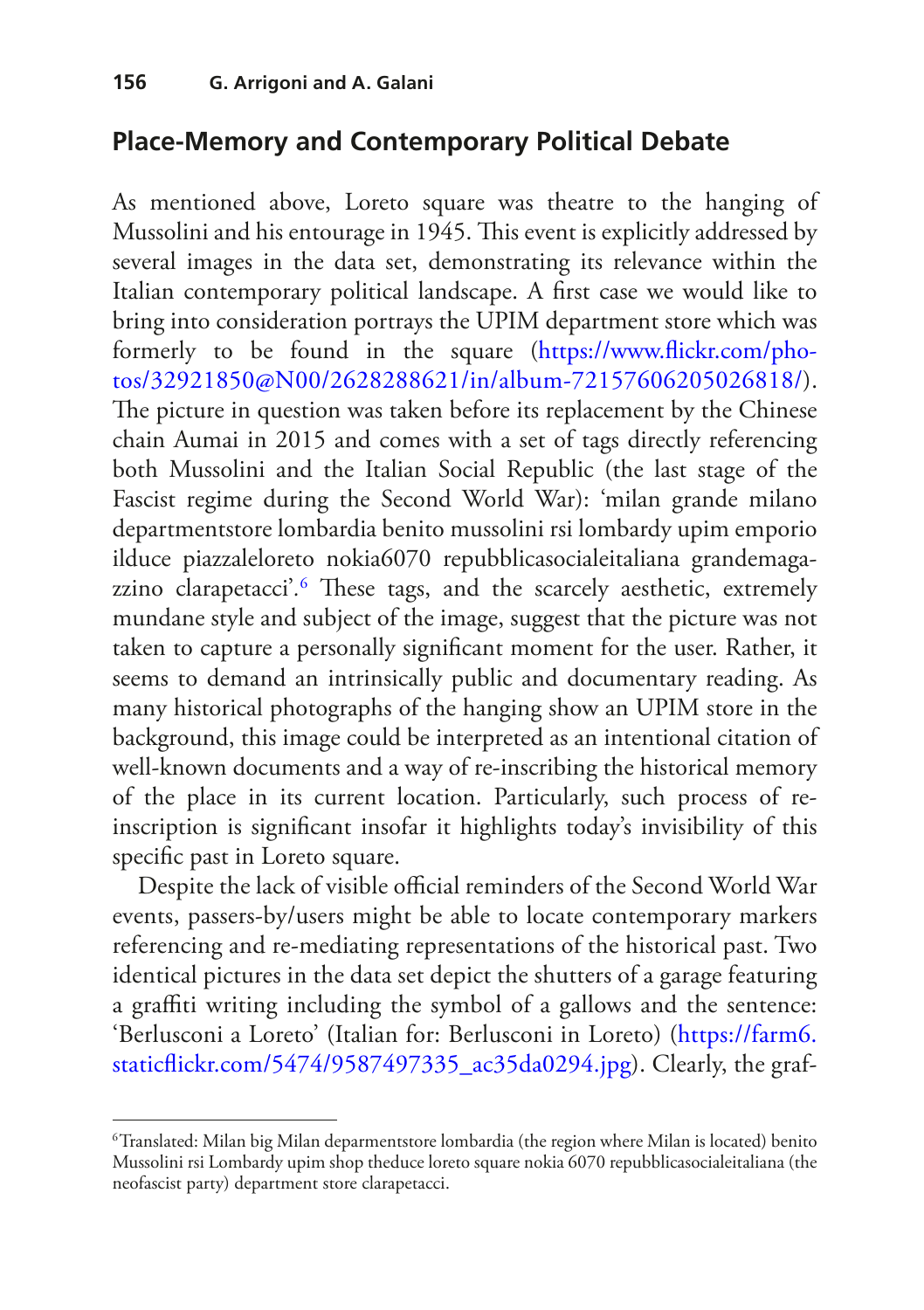fiti establishes a comparison and continuity between Mussolini and Berlusconi (the controversial ex-Prime Minister and founder of the centre-right party Forza Italia). It is impossible to determine whether one of the users uploading this image was also the author of the graffiti. However, both titles express approval, sympathy, or support for its message: 'Someone Buy Him a Oneway Ticket' and 'Spontaneity of Gate'. Additionally, because the image only depicts the shutters, it is not possible to ascertain whether the graffiti is actually located in the proximity of Loreto square, or if the geotag was applied to connect the location of the garage with the location of the hanging, therefore reinforcing the link to this historical reference. The fact that there are two images depicting this image and both are geotagged in Loreto corroborates the idea that this is also the real location of the graffiti. One of the things that attracted our attention to this example was the role of the geotag in reinforcing and maintaining the connection between the symbol of the gallows and Loreto square. Without the locative data, the connection between the historical events referenced by the graffiti and its place would be lost and perhaps ignored by most viewers retrieving the image through other, variable queries (Fig. [8.1](#page-13-0)).

These examples show how an awareness of wartime events that took place in Loreto square were not feeding into claims about the heritage value of the place itself, but rather were embedded into mundane political commentaries and processes of identity building and identity performance. Indeed, by sharing and commenting on the gallows graffiti, the users proffer a political stance by making clear to their audience their disapproval of Berlusconi. Significantly, this example demonstrated how current struggles and political divisions in Italy are contextualised in relation to a not fully digested past. The symbol of the gallows in Loreto square is mobilised as a living, generative, and highly malleable memory object. The users were not simply making a comparison between two political leaders, nor were they warning a contemporary audience to avoid the mistakes of the past (a frequent approach to mobilise historical memories in the present). Rather, they were suggesting an uninterrupted continuity with a perceived right-wing, authoritative and manipulative approach to political leadership.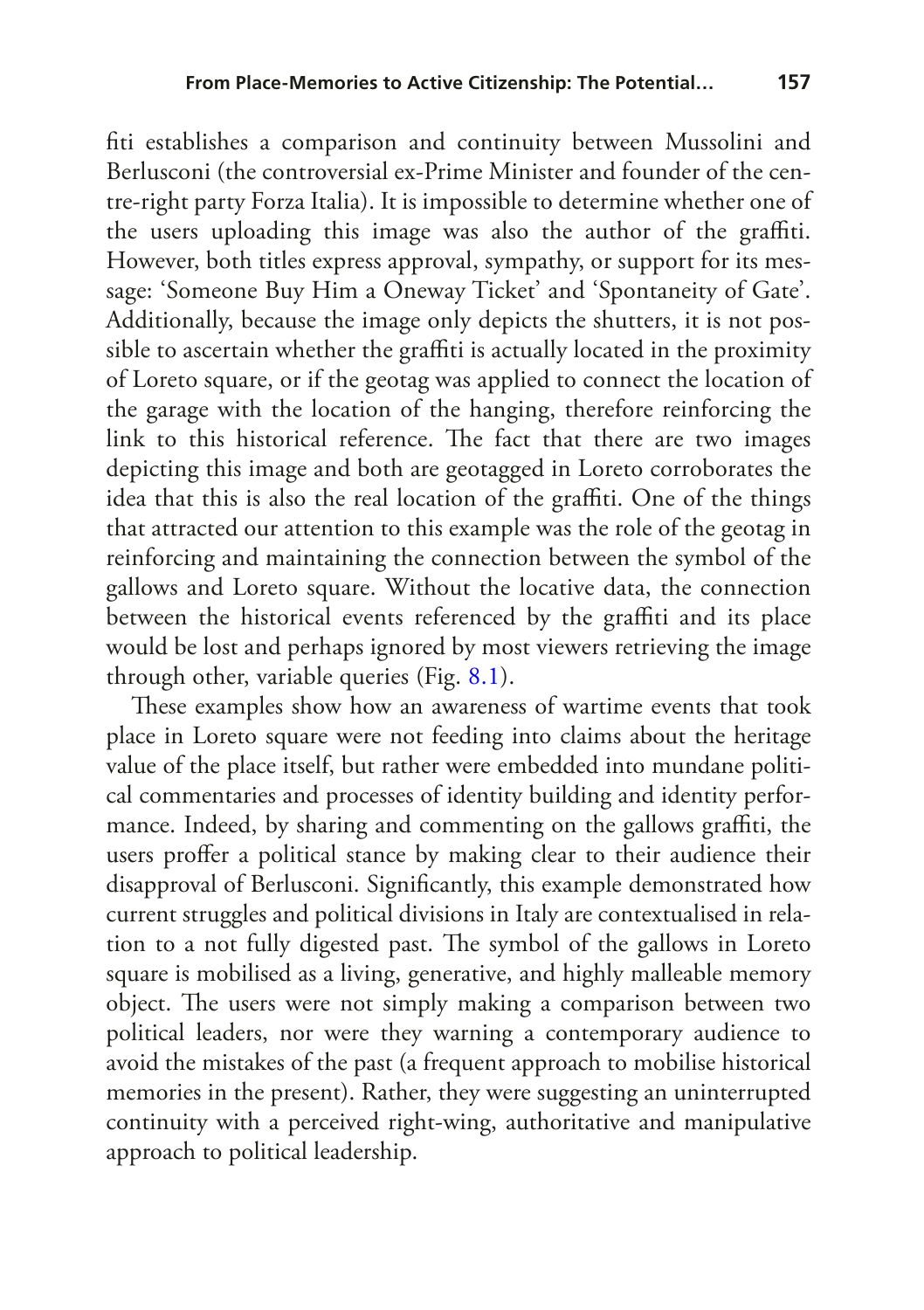<span id="page-13-0"></span>

**Fig. 8.1** Sebastiano Branca, Spontaneita' su saracinesca (2013)

Another picture ([https://farm4.staticflickr.com/3101/2590890638\\_](https://farm4.staticflickr.com/3101/2590890638_b6b9ec3489.jpg) [b6b9ec3489.jpg\)](https://farm4.staticflickr.com/3101/2590890638_b6b9ec3489.jpg) in the data set established a quasi-implicit reference to the hanging of Mussolini dated back to 2008 and depicted two posters put up by Alleanza Nazionale (a neo-fascist political party dissolved in 2009) in Loreto square. The posters advertised a ceremony in the San Fedele Church in Milan to commemorate the 20th anniversary of the death of Giorgio Almirante, founder and leader of the Italian Social Movement, which was essentially the previous incarnation of Alleanza Nazionale. The tags featured a mix of languages (Italian and English) and terms addressing geographical information, words extrapolated from the posters, and a rich and detailed vocabulary connected to the past and recent history of Italian fascism:

italy milan church grande nokia san italia milano 1988 almirante moustache romano chiesa tribute movimento piazza secretary mass 2008 homage comrade piazzale lombardia loreto romancatholic italiano msi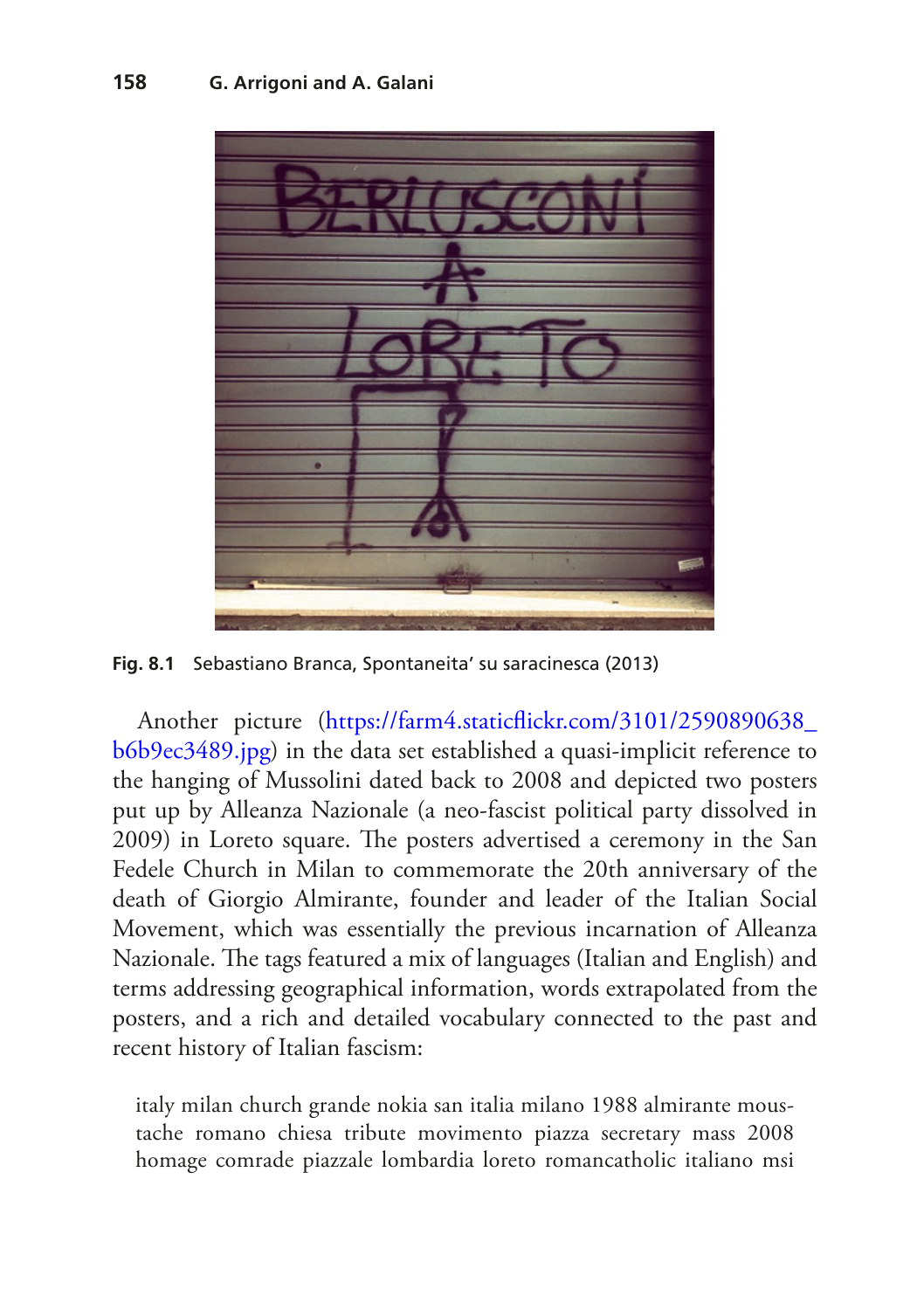lombardy fedele catolico tributo nazionale messa alleanzanazionale destra sociale camerata 6070 sanfedele piazzaleloreto omaggio esempio alleanza seguire segretario nokia6070 giorgioalmirante movimentosocialeitaliano nuevadestra*.* [7](#page-14-0)

Such a detailed tagging, together with the mundane composition of the picture itself, led us to speculate on the dialogic intentions of the user. Indeed, the picture seemed to highlight the fact that fascism is still celebrated by a portion of the Italian population and that this is, according to the user, surprising, unsettling, or at least a matter of debate. Rather than being posted to capture and share a special moment, or an aesthetically interesting view of the city, we interpreted the reasons for uploading this picture in relation with the intention of stimulating comments, probably trying to find out if others too feel the same way about the persistence of fascism in Italy. This hypothesis is naturally corroborated when considered in connection with Loreto's square's history. Thus, the photo itself is only incidentally becoming an object of memory, as its main function, for its author, is in the present: an instigator of political debate on the current political landscape. Nevertheless, the locative attribution of the picture suggested how the historical memory of Loreto square becomes mobilised to enrich the discussion and reinforce the perception of the continuity between the fascist regime and its contemporary manifestations. Ultimately, this reflection hints at the idea that one of the implicit meanings of the picture is that despite what happened in Loreto square, fascism itself is not dead.

#### **Activist Assemblies and the Living Memory of Place**

To complement the contributions offered by the first case study, the second case study focused on more recent events but equally showed the potential to be considered of historical, or at least collective, relevance. In 2011, about 500 Egyptian residents in Milan gathered in Loreto Square

<span id="page-14-0"></span><sup>7</sup>Translated: italy milan church grande nokia saint italy milan 1988 almirante moustache roman church tribute movement square secretary mass 2008 homage comrade square lombardia loreto romancatholic italian msi lombardy fedele catolic tribute national mass alleanzanazionale social right comrade 6070 sanfedele piazzaleloreto homage example alliance follow secretary nokia6070 giorgioalmirante movimentosocialeitaliano new-right-party.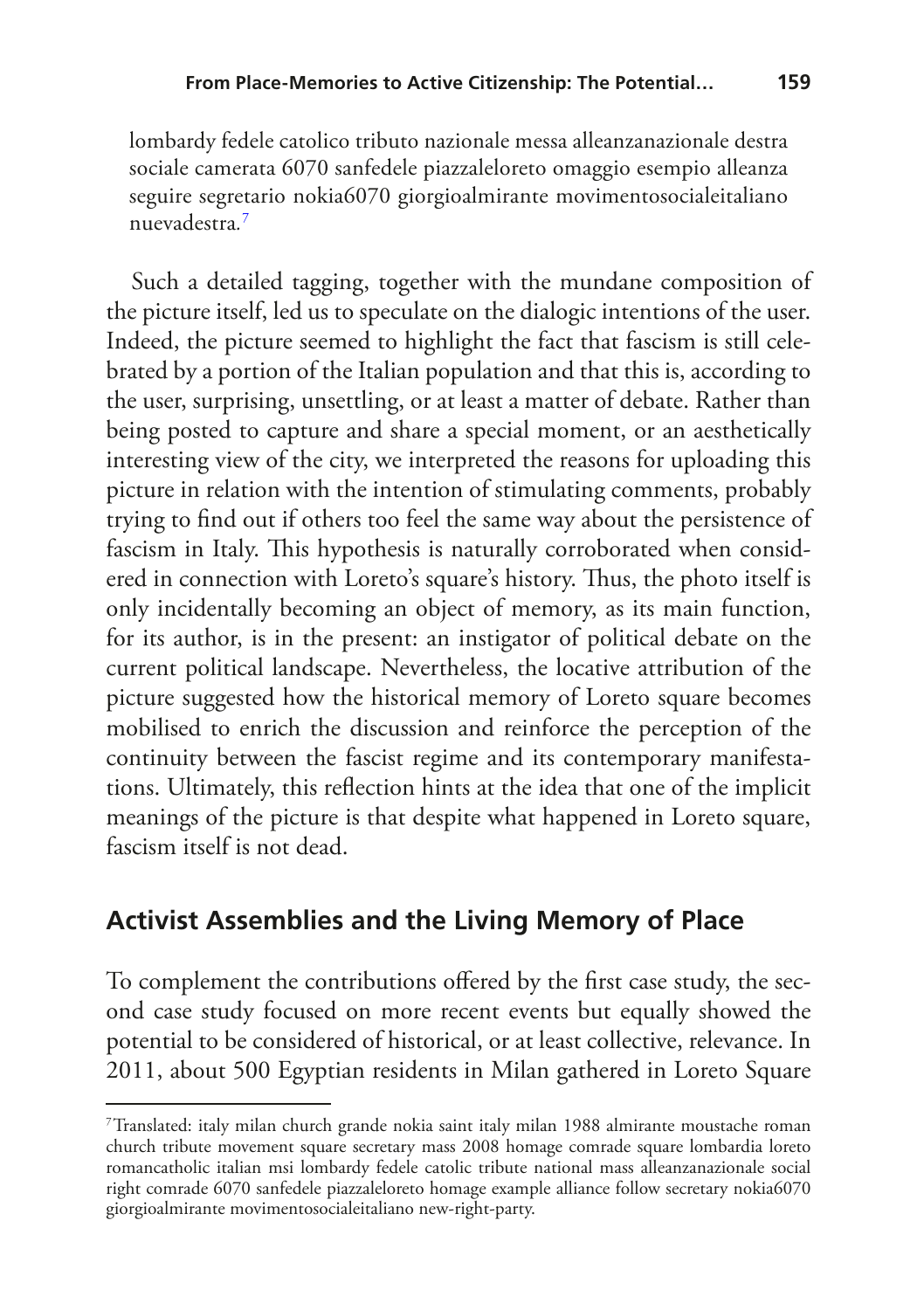to march in solidarity with their compatriots fighting against President Mubarak. In our exploration of the data set, we analysed pictures of this event within a broader category of images, including a variety of collective, political, and activist assemblies characterised by temporary and visually striking occupations of the public space. Some of these, such as in the case of the pro-Egypt protest, were local instantiations of transnational movements, signalling the role of social media not just in coordinating and facilitating the organisation of the initiative, but also in providing a transnational dimension to its documentation and its potential to shape public discourse. In our speculations around the reasons for sharing and geotagging pictures of protests and activist interventions, we identified the desire to extend the reach of public action to an online audience, therefore generating civic awareness and encouraging further mobilisation around the issues at stake. Indeed, social media contribute to provide a legacy to otherwise ephemeral events, simultaneously affecting the perception of place. Additionally, the presence of the geotag can suggest how users wanted to demonstrate their physical presence in the protest, and therefore reinforce their association with determined beliefs and values, enhancing the civic dimension of their public profile (Fig. [8.2\)](#page-16-0).

Often these assemblies do not have any specific relationship with the history or historical significance of the location at stake, which is chosen mostly because of its central position in the city. Loreto Square in particular was chosen as the starting point for this protest because of its proximity to the Egyptian Consulate. Our study, then, allowed us to explore how places constantly gain new collective meanings, as Loreto Square and the surrounding area become remembered for a growing community as well as the site of the pro-Egypt protest. This process of constituting and layering the cultural and historical significance of place is always inevitably mediated. However, what is specific to the role of social media in providing a channel for such process is their immediacy. It is then possible to talk about a form of accelerated historicisation and heritagisation, which is nevertheless the by-product of practices that, in the users' intentions, are primarily about promoting their activist cause and presenting their own politically engaged identities to their followers.

This research evidenced how conducting memory research on photosharing platforms meant embracing the idea of memory-in-the-making, working with a constant unfolding of meanings, traces, and appropria-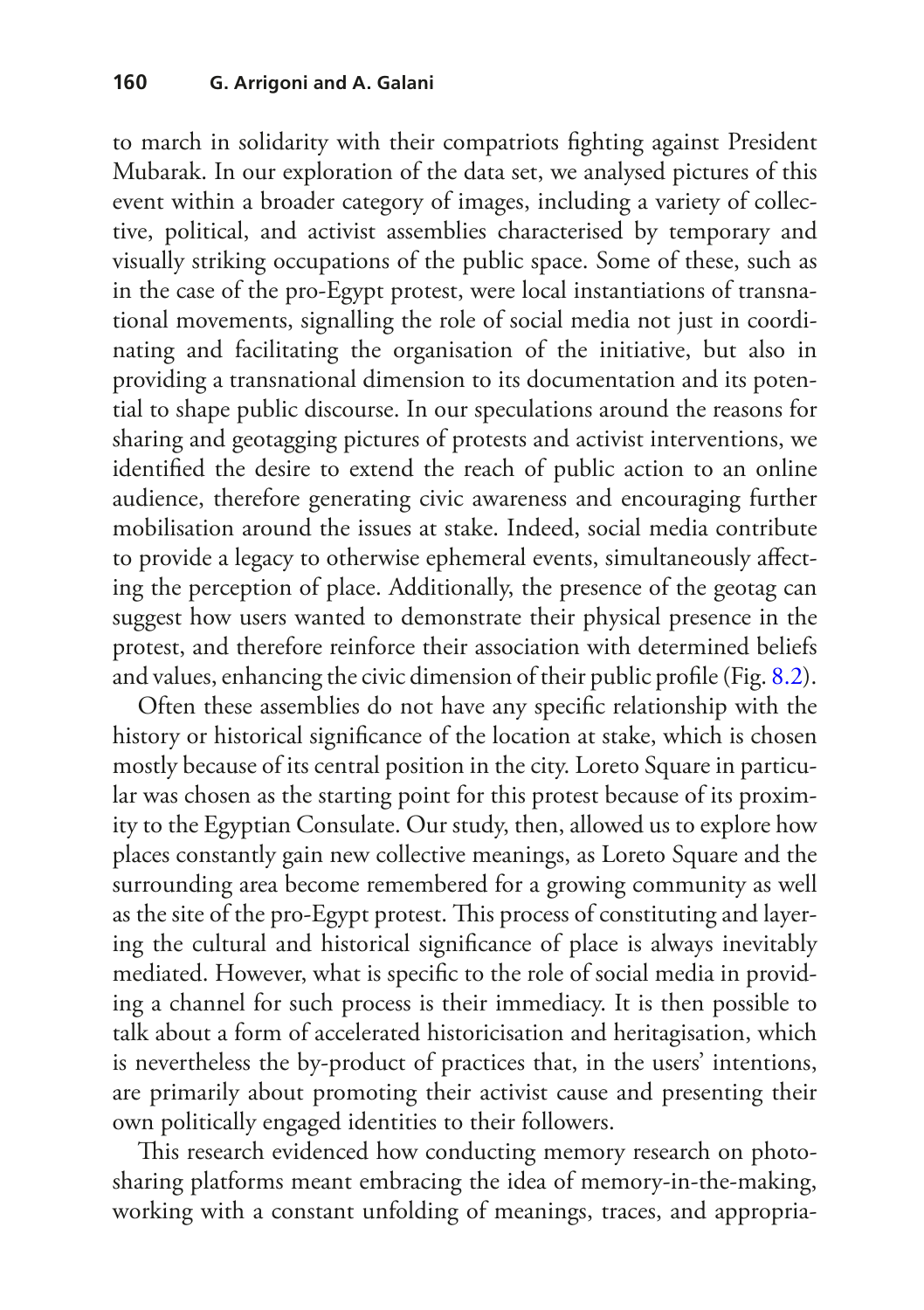<span id="page-16-0"></span>

**Fig. 8.2** Francesco Prandoni, Manifestazione Pro-Egitto (2011)

tions. The role of camera phones in documenting extraordinary, publicly relevant events and generating participatory networked archives has recently received significant scholarly attention (Caswell [2009;](#page-20-11) Hoskins [2011](#page-21-13); Andén-Papadopoulos [2013](#page-20-12)). In this context, the almost complete contiguity between the action and its online 'archiving', observed in our study, is an emerging feature of current digital culture that is also becoming increasingly relevant to institutions of memory (see, for instance, the Rapid-Response collecting initiative at the V&A Museum in London (Millard [2017](#page-22-15))). In our examples, Loreto Square becomes remembered as a lived place, with the geotag performing a key task in sustaining (and making visible) the complex ramifications of this place-making process.

## **Discussion**

This chapter illustrates the benefits of conducting place-oriented memory research on photo-sharing platforms. As a realm where individual and autonomous records of the past intersect with those aligned with institu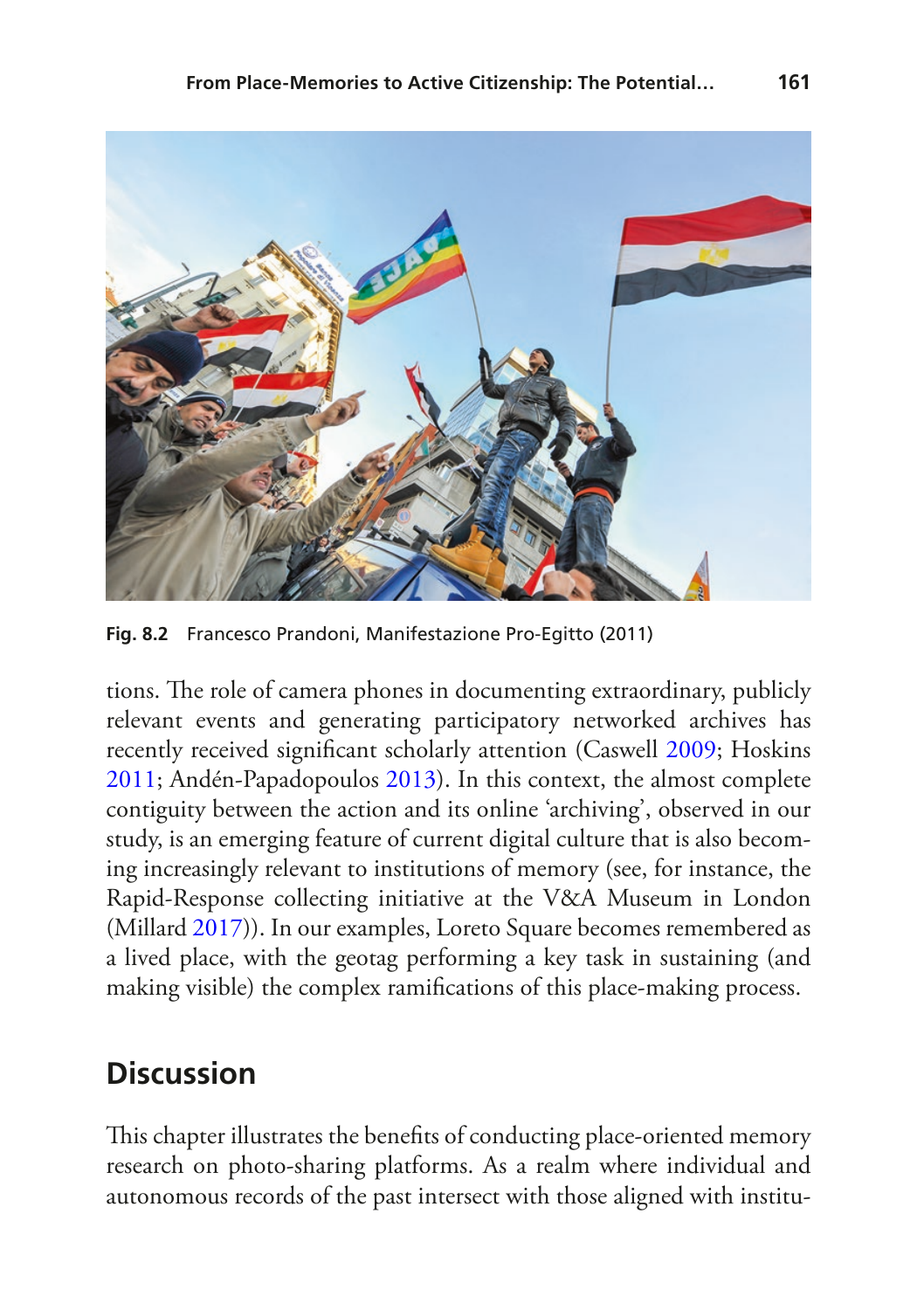tional values, and develop new, self-organised accretions, social media offers unprecedented opportunities for memory scholarship. This platform is particularly relevant in the context of a deeper interpenetration (and loss of distinctiveness) among the classic categories of individual, collective, and cultural memory (Hoskins [2009](#page-21-14)). Whereas netethnographic approaches holistically observe circumscribed communities or categories of users, our study opted for a set of methods directly responsive to the geolocative nature of our data. We suggest that our methodology complements existing approaches by focusing on aspects of memory work that might be overlooked by current ways of analysing social media content. By focusing on place (as opposed, for instance, on individuals), we were able to emphasise how the cultural and historical significance of a location is associated with uses of memory in the present, is made actionable, and becomes oriented towards issues of civic and public relevance. Thus, rather than observing processes of memorialisation or consecration of public spaces that were theatre of historical events, we place our attention on mundane but impactful everyday practices. These offer an understanding of how heritage and memory are actually mobilised outside of institutional frameworks, and contextualised within current, urgent, and contingent political debates and civic imagination.

#### **Ethical Issues Around Public Data Sets**

Working with content extrapolated from social media platforms requires us to reflect on the ethical challenges associated with interpreting personal content and making it visible beyond its expected online circulation and context. Several reasons necessitate researchers to make research data sets available in the public domain, including enabling further research by other scholars, and satisfying the requirements of funding bodies. In our case, a significant task of this research activity involved developing an interface to the data set that would allow us to provide access to the data set<sup>8</sup> without overstepping the restrictions of use and the specific privacy concerns of the source photo-sharing platforms. To

<span id="page-17-0"></span><sup>&</sup>lt;sup>8</sup>The data set of this research is available on CoHERE Critical Archive: [http://cohere-ca.ncl.](http://cohere-ca.ncl.ac.uk/#/grid/170) [ac.uk/#/grid/170.](http://cohere-ca.ncl.ac.uk/#/grid/170)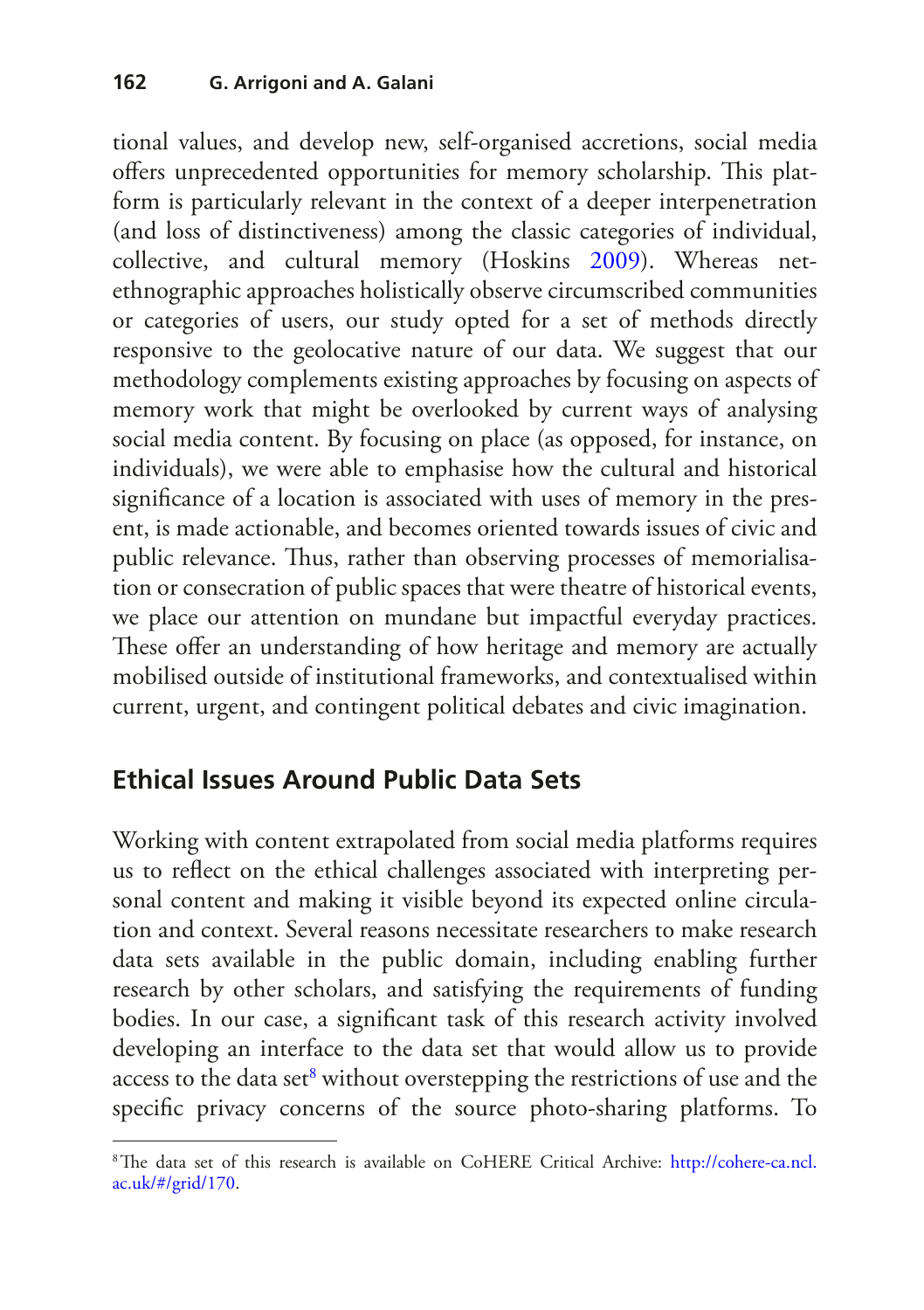achieve this, we created a database and a web interface that provides access not to files of the images stored locally but to links of the images in their original location in Flickr and the other providers. This database enabled us first of all to maintain an ethically acceptable approach to the way personal images are used for research and, consequently, inserted in novel circles of distribution. Additionally, it affords the data set the dynamism that characterises the source social media platforms and reflects the changes of status of aggregated content. Importantly, this meant that if a user decides to delete or disable the public settings of a certain image, such image would also disappear from our data set, acknowledging the agency of the user in the aggregated data set.

#### **Geolocative Content and Memory Work**

From a methodological point of view, the Geostream study demonstrated the fruitfulness of establishing constraints and adapting our methods to tools with specific parameters. Even though we initially embraced the geotag only as a way of gathering images of the same place, through the research process, we realised that it could also become the object of more substantial attention, and lead to further discoveries. Indeed, the idea that the geotag maintains the role of anchoring point for layering heterogeneous uses and meanings of one place across relatively extended temporalities is intriguing but may also require further investigations. As mentioned above, the circulation and remediation of memory on social media is subject to combined human-machine and database logics (van Diick [2011;](#page-22-8) Schwartz [2014\)](#page-22-9). Consequently, memories are constantly embedded in different contexts and streams of significance depending on the combination of particular queries and the algorithms. Differently from ordered archives, social media platforms often allow, and are built on, more serendipitous, fleeting and mostly unexpected encounters. These are accordingly synthesized by users through the association of image and text, in the form of a brief commentary, reflection, and consideration aimed at a broad audience of 'friends' and followers. In this extremely dynamic and fluid manifestation of memory work and memory circulation, the geotag can be seen as an anchor point and an ordering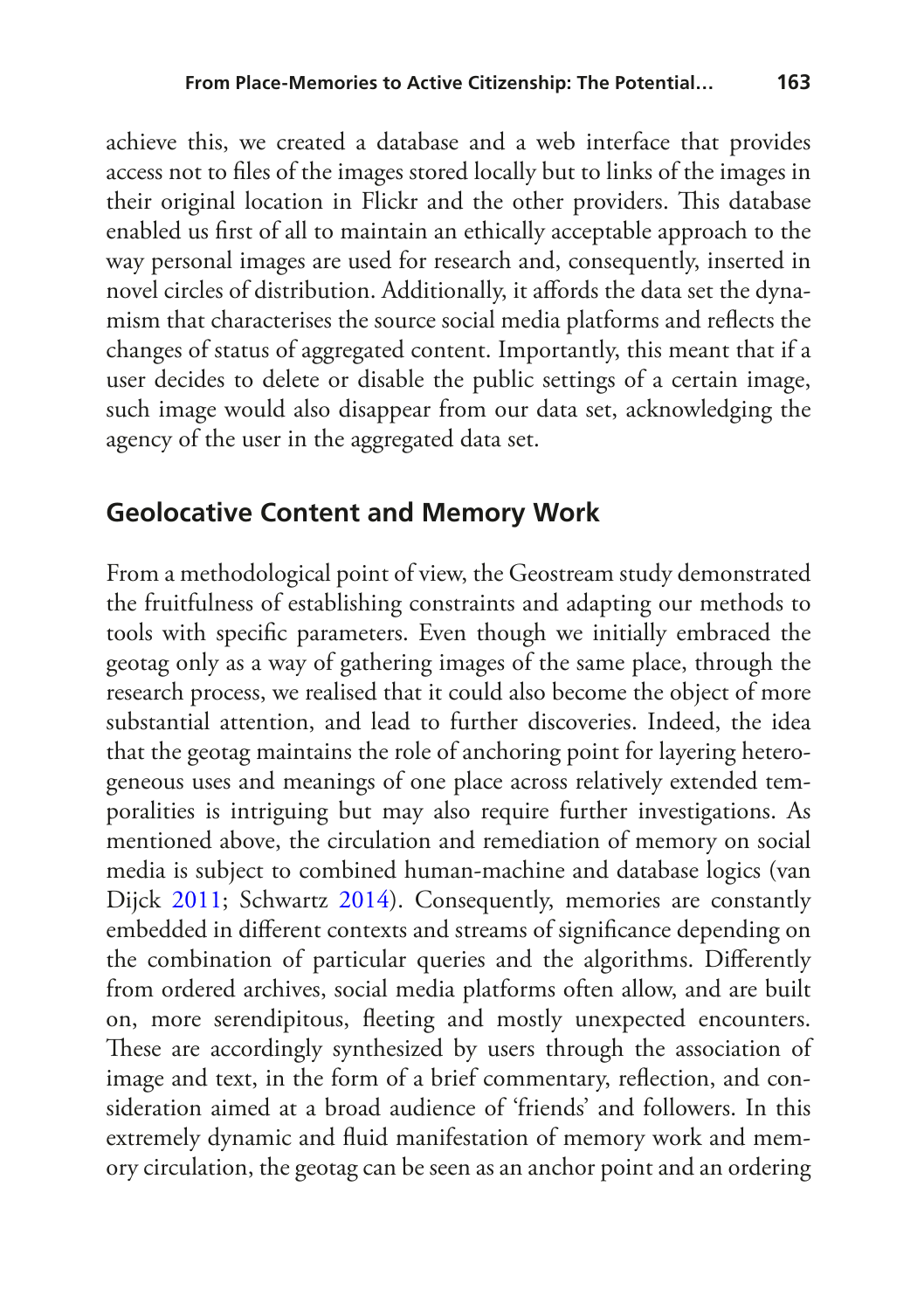criterion that maintains certain properties of traditional archives (e.g. order and stability of the record). In fact, it aggregated the layered and multifaceted memories of a place, performing a role not dissimilar to that attributed to place itself, as contributing to the stability of material things and to the collective thinking and beliefs of the communities inhabiting it (Halbwachs [1977:](#page-21-15) 232). In other words, the geotag evidences and reinforces the potential of place to make memories traceable and condensed online. Further, it does so through networks of users with (presumably) a direct experience of the selected place.

One of the methodological advantages of focusing on geolocative content is that it affords the non-hierarchical<sup>9</sup> coexistence of a plurality of meanings and experiences. Through the multiple contexts within which the same photo or the same event is presented, the idea of place-memory can be investigated through composite strata. These practices, in some ways, stand in sharp contrast with one of the most established ways of connecting memory and place, the notion of the *lieux de memoire* (Nora [1997](#page-22-16)) which tends to emphasise one layer only, one point in the entire life cycle of a given location. By contrast, the methods suggested in this chapter enable explorations of the heritage and memory value of sites not explicitly memorialised or framed as historical ones.

A stratified geography of memory emerges here as the often unintended outcome of photo-sharing practices primarily aimed at presenting or performing political identities. Place is featured as the site of lived experience and the canvas where history is constantly actualised and reinscribed onto current struggles. A geolocative perspective encourages us to move beyond distinctions between private and public memories (a common feature of mediated memory according to recent scholarship, see Hoskins [2011](#page-21-13): 272). In this framework, personal instances of social interaction may acquire documentary, historical, or heritage relevance.

**Acknowledgements** This research is part of the project CoHERE which explores the role of heritage in representing European identities. It is funded by the European Union's Horizon 2020 research and innovation programme (grant

<span id="page-19-0"></span><sup>9</sup>Or at least differently hierarchical, as hierarchies between experts and non-experts, for instance, are replaced by those determined by sorting algorithms.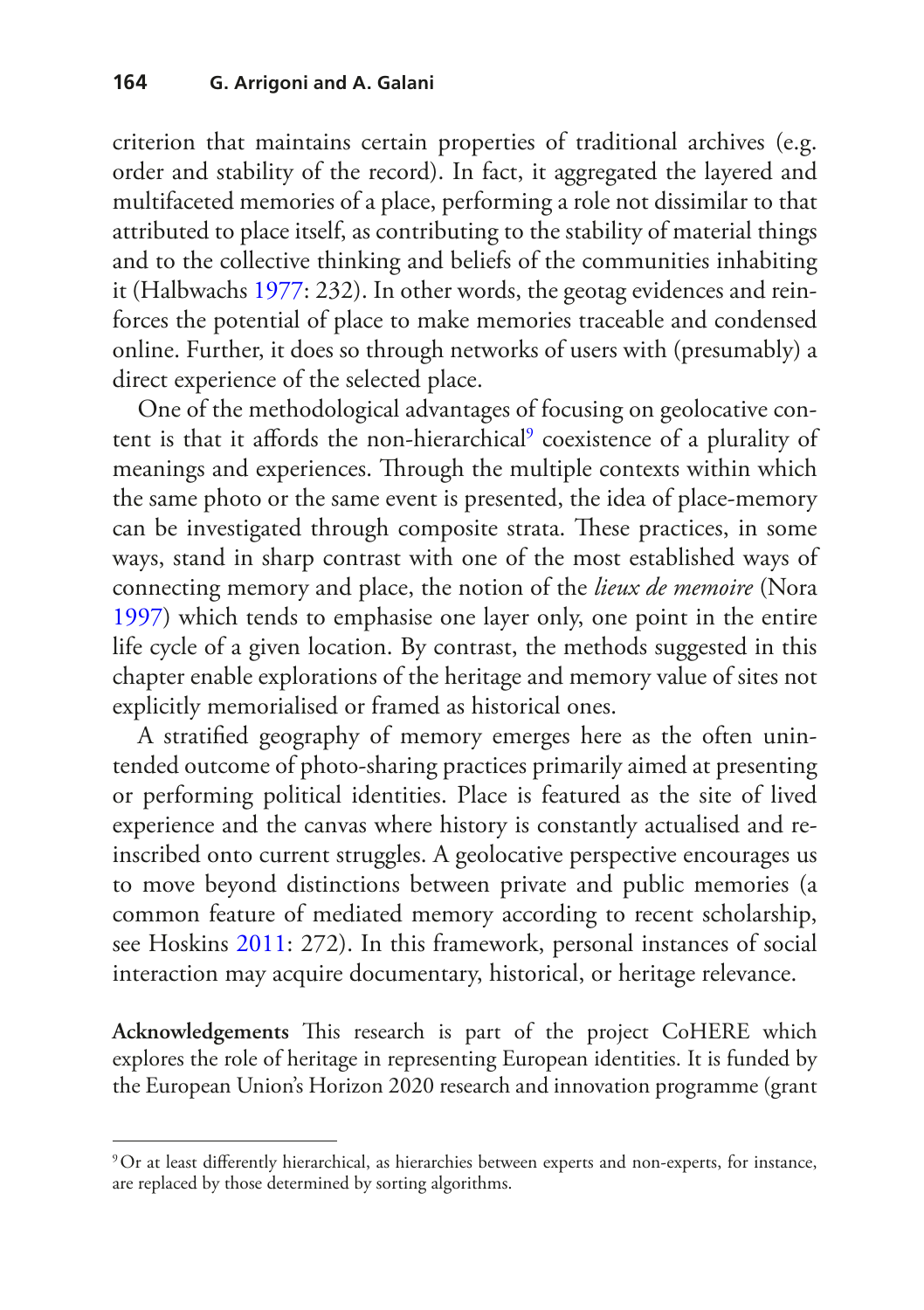agreement No 693289). We would like to thank our colleagues, Dr. Lia Galani and Orsalia-Eleni Kassaveti (National and Kapodistrian University of Athens, Greece), and Manos Tzagkarakis (Talent Information Systems S.A., Greece) for their contribution to the realisation of this research.

## **References**

- <span id="page-20-12"></span>Andén-Papadopoulos, K. (2013). Media witnessing and the 'crowd-sourced video revolution'. *Visual Communication, 12*(3), 341–357.
- <span id="page-20-1"></span>Arrigoni, G., Galani, A., Galani, L., Halkia, K., Kassaveti, O. E., & Kakampoura, R. (2017). *Online visual dialogues about place: Using the Geostream tools to identify heritage*.
- <span id="page-20-2"></span>Barthes, R. (1980). *Camera lucida: Reflections on photography*. London: Vintage.
- <span id="page-20-0"></span>Basu, P. (2013). Memoryscapes and multi-sited methods. In *Research methods for memory studies* (pp. 115–130). Edinburgh: Edinburgh University Press.
- <span id="page-20-7"></span>Bruns, A., & Highfield, T. (2016). Is Habermas on twitter? Social media and the public sphere. In *The Routledge companion to social media and politics* (pp. 56–73). New York: Routledge.
- <span id="page-20-6"></span>Burgess, J. E., Foth, M., & Klaebe, H. G., (2006). *Everyday creativity as civic engagement: A cultural citizenship view of new media*.
- <span id="page-20-11"></span>Caswell, M. (2009). Instant documentation: Cell-phone-generated records in the archives. *The American Archivist, 72*(1), 133–145.
- <span id="page-20-5"></span>Doerr, N. (2014). Memory and culture in social movements. In *Conceptualizing culture in social movement research* (pp. 206–226). New York: Palgrave Macmillan UK.
- <span id="page-20-9"></span>Drakopoulou, S. (2017). "We can remember it for you": Location, memory, and commodification in social networking sites. *SAGE Open, 7*(3), 1–13.
- <span id="page-20-4"></span>Galani, A., & Moschovi, A. (2015). Other people's (hi)stories: Bringing publicgenerated photography in the contemporary art museum. In T. Sheehan (Ed.), *Photography, history, difference* (pp. 195–216). New England: Dartmouth College Press.
- <span id="page-20-10"></span>Garduño Freeman, C. (2010). Photosharing on Flickr: Intangible heritage and emergent publics. *International Journal of Heritage Studies, 16*(4–5), 352–368.
- <span id="page-20-3"></span>Giaccardi, E. (2012). *Heritage and social media: Understanding heritage in a participatory culture*. Oxon/New York: Routledge.
- <span id="page-20-8"></span>Giddings, B., Charlton, J., & Horne, M. (2011). Public squares in European city centres. *Urban Design International, 16*(3), 202–212.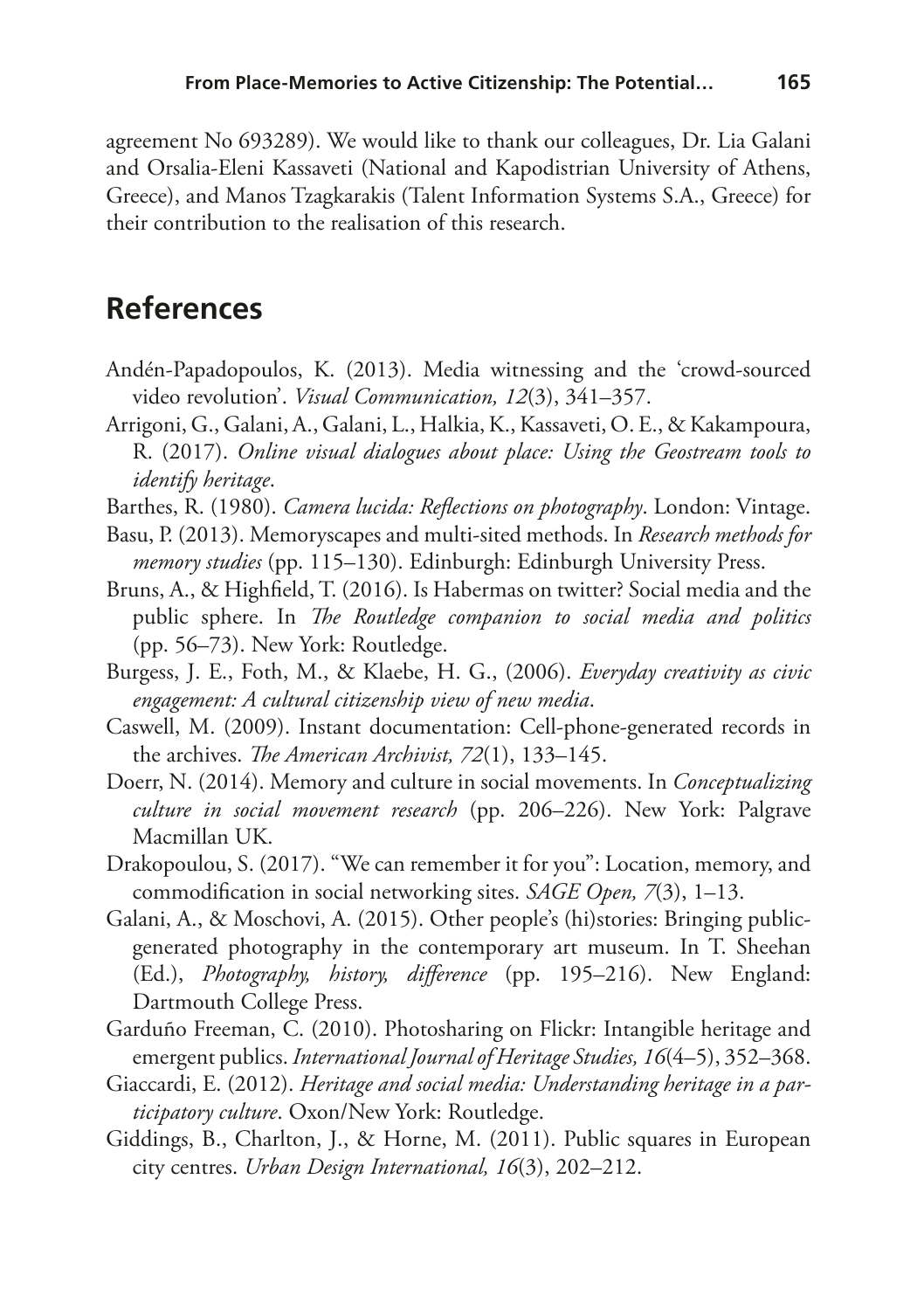- <span id="page-21-9"></span>Golding, V., & Modest, W. (2013). *Museums and communities: Curators, collections and collaboration*. London: A&C Black.
- <span id="page-21-5"></span>Gye, L. (2007). Picture this: The impact of mobile camera phones on personal photographic practices. *Continuum, 21*(2), 279–288.
- <span id="page-21-15"></span>Halbwachs, M. ([1950] 1997). *La mémoire collective*. Paris: Albin Michel.
- <span id="page-21-8"></span>Hand, M. (2016). Persistent traces, potential memories: Smartphones and the negotiation of visual, locative, and textual data in personal life. *Convergence, 22*(3), 269–286.
- <span id="page-21-10"></span>Hauser, G. A., & McClellan, E. D. (2009). Vernacular rhetoric and social movements: Performances of resistance in the rhetoric of the everyday. In *Active voices: Composing a rhetoric of social movements* (pp. 23–46). Albany: SUNY Press.
- <span id="page-21-1"></span>Hine, C. (2008). *Virtual ethnography: Modes, varieties, affordances*. *The SAGE handbook of online research methods* (pp. 257–270). Thousand Oaks: Sage.
- <span id="page-21-14"></span>Hoskins, A. (2009). The mediatisation of memory. In *Save as… digital memories* (pp. 27–43). Basingstoke/New York: Palgrave Macmillan.
- <span id="page-21-13"></span>Hoskins, A. (2011). 7/7 and connective memory: Interactional trajectories of remembering in post-scarcity culture. *Memory Studies, 4*(3), 269–280.
- <span id="page-21-7"></span>Jović, D. (2004). 'Official memories' in post-authoritarianism: An analytical framework. *Journal of Southern Europe and the Balkans Online, 6*(2), 97–108.
- <span id="page-21-6"></span>Keightley, E., & Pickering, M. (2014). Technologies of memory: Practices of remembering in analogue and digital photography. *New Media & Society, 16*(4), 576–593.
- <span id="page-21-4"></span>Khun, A. (2007). Photography and cultural memory: A methodological exploration. *Visual Studies, 22*(3), 283–292.
- <span id="page-21-11"></span>Lamprianidis, G. D. S., & Pfoser, G. P. D. (2014). Extraction, integration and exploration of crowdsourced geospatial content from multiple web sources. In *Proceedings of the 22nd ACM SIGSPATIAL International Conference on Advances in Geographic Information Systems* (pp. 553–556). ACM.
- <span id="page-21-3"></span>Langford, M. (2001). *Suspended conversations: The afterlife of memory in photographic albums*. London: McGill-Queen's Press-MQUP.
- <span id="page-21-2"></span>Lury, C. (1998). *Prosthetic culture: Photography, memory and identity*. New York: Psychology Press.
- <span id="page-21-12"></span>Malinen, S. (2010). Photo exhibition or online community? The role of social interaction in Flickr. In *Internet and Web Applications and Services (ICIW), 2010 Fifth International Conference* pp. 380–385).
- <span id="page-21-0"></span>Mihelj, S. (2013). Between official and vernacular memory. In *Research methods for memory studies* (pp. 60–75). Edinburgh: Edinburgh University Press.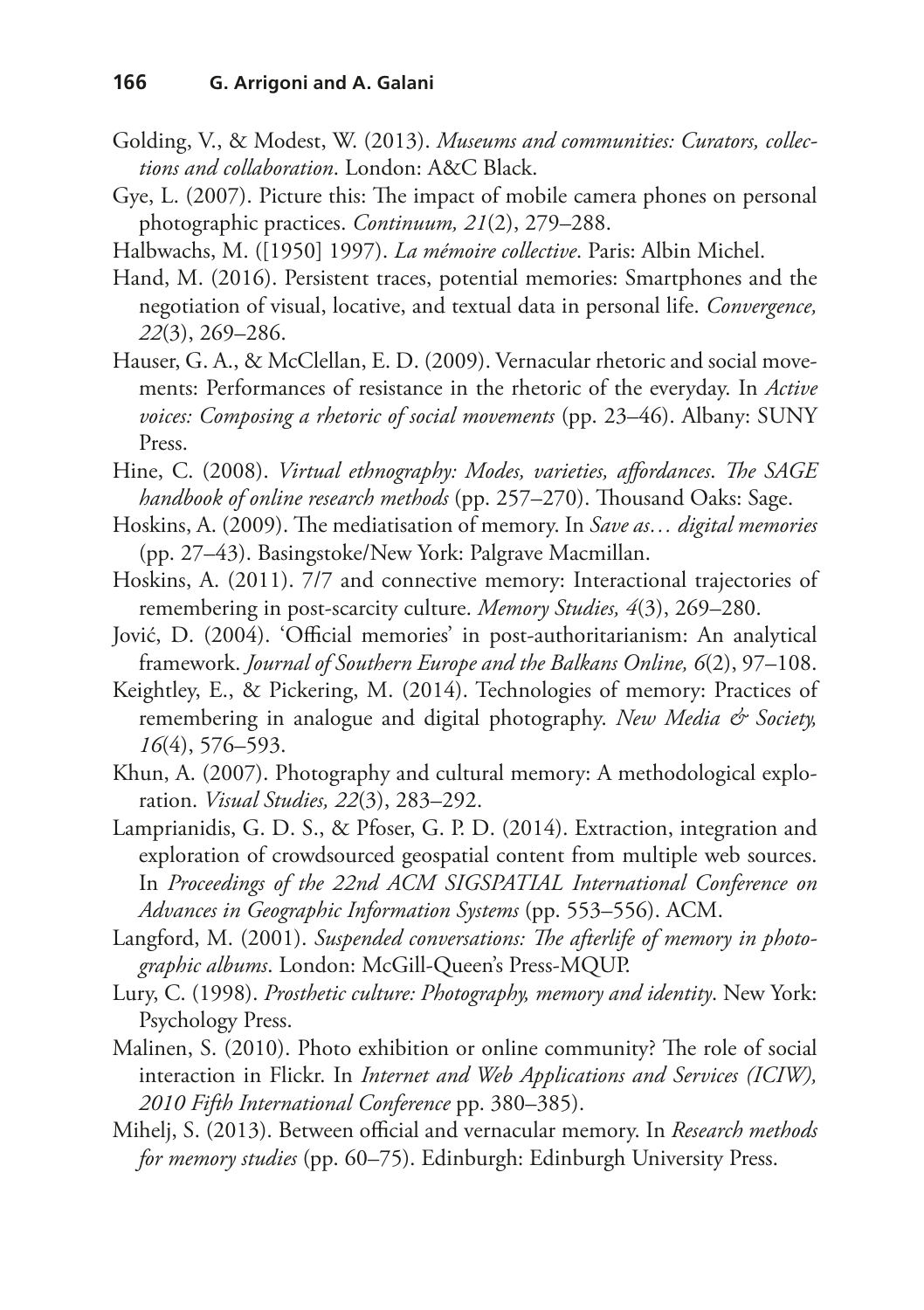- <span id="page-22-15"></span>Millard, A. (2017). *Rapid response collecting: Social and political change*. [http://](http://museum-id.com/rapid-response-collecting-social-and-political-change-by-alice-millard/) [museum-id.com/rapid-response-collecting-social-and-political-change-by](http://museum-id.com/rapid-response-collecting-social-and-political-change-by-alice-millard/)[alice-millard/.](http://museum-id.com/rapid-response-collecting-social-and-political-change-by-alice-millard/) Accessed 16 Dec 2017.
- <span id="page-22-12"></span>Mitterhofer, J. (2013). Competing narratives on the future of contested heritage: A case study of fascist monuments in contemporary South Tyrol, Italy. *Heritage & Society, 6*(1), 46–61.
- <span id="page-22-16"></span>Nora, P. (1997). *Les lieux de mémoire* (Vol. 3). Paris: Gallimard.
- <span id="page-22-2"></span>Pink, S. (2016). Digital ethnography. In *Innovative methods in media and communication research* (pp. 161–165). Berlin: Springer.
- <span id="page-22-5"></span>Ridge, M. (2014). *Crowdsourcing our cultural heritage*. Farnham: Ashgate.
- <span id="page-22-0"></span>Schama, S. (1995). *Landscape and memory*. New York: Alfred and Knopf.
- <span id="page-22-9"></span>Schwarz, O. (2014). The past next door: Neighbourly relations with digital memory artefacts. *Memory Studies, 7*(1), 7–21.
- <span id="page-22-1"></span>Smith, L. (2006). *Uses of heritage*. London/New York: Routledge.
- <span id="page-22-14"></span>Taylor, J., & Gibson, L. K. (2017). Digitisation, digital interaction and social media: Embedded barriers to democratic heritage. *International Journal of Heritage Studies, 23*(5), 408–420.
- <span id="page-22-13"></span>Terras, M. (2011). The digital wunderkammer: Flickr as a platform for amateur cultural and heritage content. *Library Trends, 59*(4), 686–706.
- <span id="page-22-3"></span>van Dijck, J. (2008). Digital photography: Communication, identity, memory. *Visual Communication, 7*(1), 57–76.
- <span id="page-22-8"></span>van Dijck, J. (2011). Flickr and the culture of connectivity: Sharing views, experiences, memories. *Memory Studies, 4*(4), 401–415.
- <span id="page-22-4"></span>Van House, N. (2011). Personal photography, digital technologies and the uses of the visual. *Visual Studies, 26*(2), 125–134.
- <span id="page-22-6"></span>Vergo, P. (Ed.). (1997). *New museology*. London: Reaktion Books.
- <span id="page-22-11"></span>Weinberger, D. (2007). *Everything is miscellaneous: The power of the new digital disorder*. New York: Henry Holt.
- <span id="page-22-10"></span>Wilson, S. (2009). Remixing memory in digital media. In *Save as… Digital memories* (pp. 184–197). London: Palgrave Macmillan.
- <span id="page-22-7"></span>Winter, T. (2013). Clarifying the critical in critical heritage studies. *International Journal of Heritage Studies, 19*(6), 532–545.